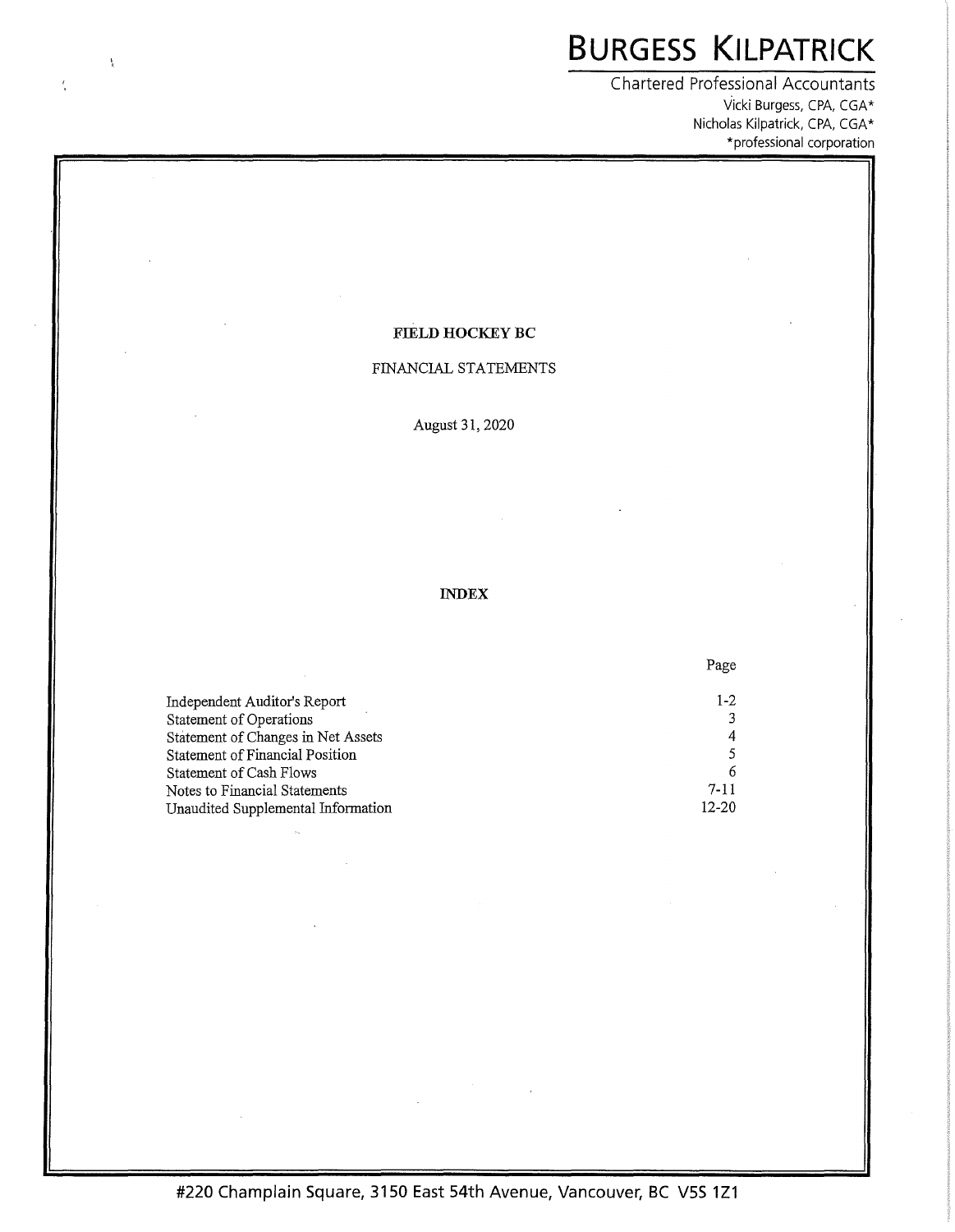# **BURGESS KILPATRICK**

Chartered Professional Accountants Vicki Burgess, CPA, CGA\* Nicholas Kilpatrick, CPA, CGA \* \*professional corporation

#### INDEPENDENT AUDITOR'S REPORT

To the Directors of Field Hockey BC

#### Qualified Opinion

We have audited the financial statements of Field Hockey BC, (the Society), which comprise the statement of financial position as at August 31, 2020, and the statement of operations, statement of changes in net assets and statement of cash flows for the year then ended, and notes to the financial statements, including a summary of significant accounting policies (pages 3 to 10).

In our opinion, except for the possible effects of the matter described in the Basis of Qualified Opinion section of our report, the accompanying financial statements present fairly, in all material respects, the financial position of the Society as at August 31, 2020, and its results of operations and its cash flows for the year then ended in accordance with Canadian Accounting Standards for Not-for-Profit Organizations (ASNPO).

#### Basis for Qualified Opinion

In common with many not-for profit organizations, the Society derives revenue from fundraising activities, the completeness of which is not susceptible to satisfactory audit verification. Accordingly, our verification of these revenues was limited to the amounts recorded in the records of the Society. Therefore, we were not able to determine whether any adjustments might be necessary to fundraising revenue, excess of revenues over expenses, and cash flows from operations for the years ended August 31,2020 and August 31,2019, current assets as at August 31, 2020 and August 31,2019, and net assets as at September 1 and August 31 for both the 2019/20 and 2018/19 years. Our audit opinion on the financial statements for the year ended August 31, 2019 was modified accordingly, because of the possible effects of this limitation in scope.

We conducted our audit in accordance with Canadian generally accepted auditing standards. Our responsibilities under those standards are further described in the *Auditor's Responsibilities for the Audit of the Financial Statements* section of our report. We are independent of the Society in accordance with the ethical requirements that are relevant to our audit of the fmancial statements in Canada, and we have fulfilled our other ethical responsibilities in accordance with these requirements. We believe that the audit evidence we have obtained is sufficient and appropriate to provide a basis for our qualified opinion.

#### Responsibilities of Management and Those Charged with Governance for the Financial Statements

Management is responsible for the preparation and fair presentation of these financial statements in accordance with ASNPO, and for such internal control as management determines is necessary to enable the preparation of financial statements that are free from material misstatement, whether due to fraud or error.

In preparing the financial statements, management is responsible for assessing the Society's ability to continue as a going concern, disclosing, as applicable, matters related to going concern and using the going concern basis of accounting unless management either intends to liquidate the Society or to cease operations, or has no realistic alternative but to do so.

Those charged with governance are responsible for overseeing the Society's financial reporting process.

#### Auditor's Responsibilities for the Audit of the Financial Statements

Our objectives are to obtain reasonable assurance about whether the fmancial statements as a whole are free from material misstatement, whether due to fraud or error, and to issue an auditor's report that includes our opinion. Reasonable assurance is a high level of assurance but is not a guarantee that an audit conducted in accordance with Canadian generally accepted auditing standards will always detect a material misstatement when it exists. Misstatements can arise from fraud or error and are considered material if, individually or in the aggregate, they could reasonably be expected to influence the economic decisions of users taken on the basis of these financial statements.

-1-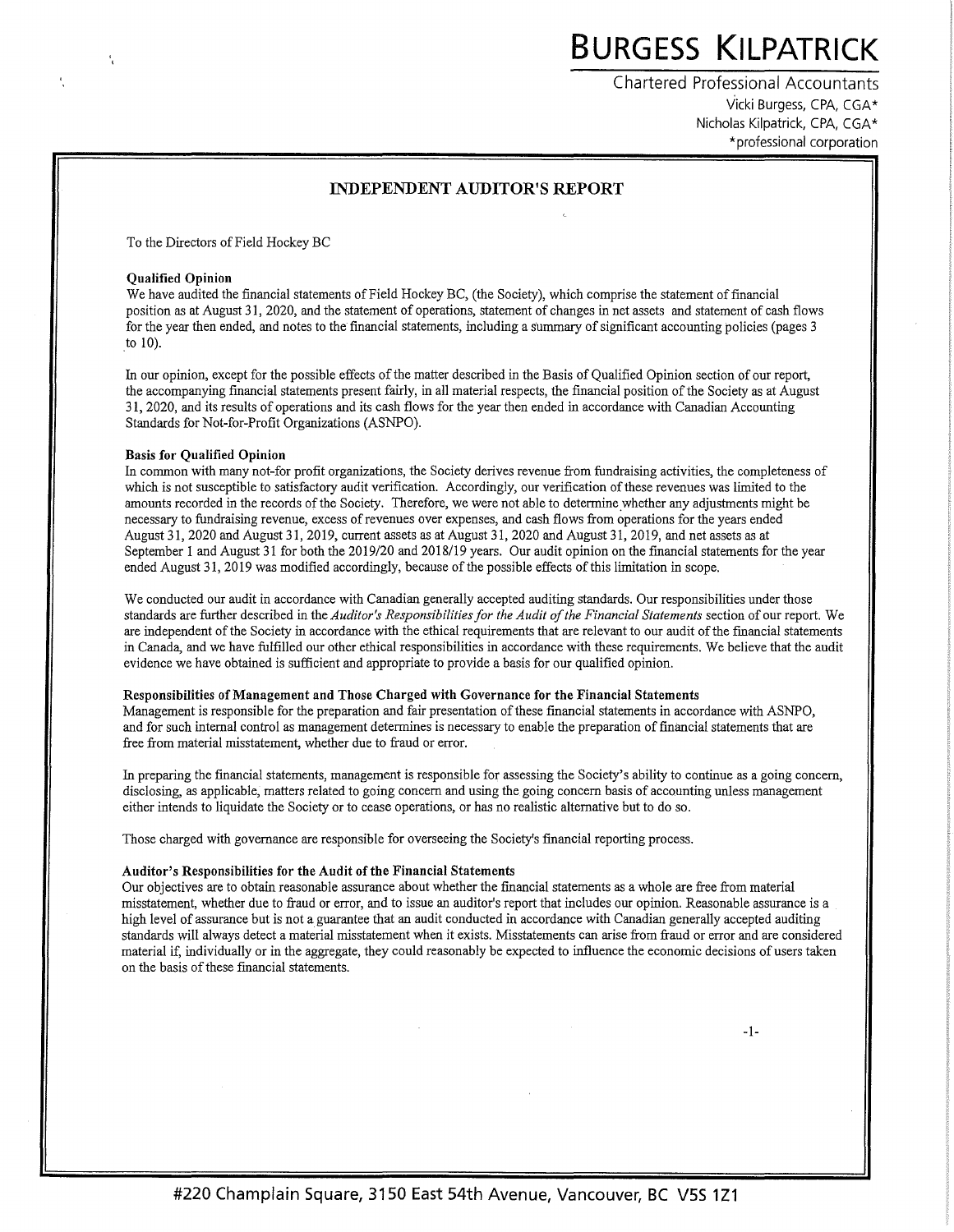As part of an audit in accordance with Canadian generally accepted auditing standards, we exercise professional judgment and maintain professional skepticism throughout the audit. We also:

- IdentifY and assess the risks of material misstatement of the financial statements, whether due to fraud or error, design and perform audit procedures responsive to those risks, and obtain audit evidence that is sufficient and appropriate to provide a basis for our opinion. The risk of not detecting a material misstatement resulting from fraud is higher than for one resulting from error, as fraud may involve collusion, forgery, intentional omissions, misrepresentations, or the override of internal control.
- Obtain an understanding of internal control relevant to the audit in order to design audit procedures that are appropriate in the circumstances, but not for the purpose of expressing an opinion on the effectiveness of the Society's internal control.
- Evaluate the appropriateness of accounting policies used and the reasonableness of accounting estimates and related disclosures made by management.
- Conclude on the appropriateness of management's use of the going concern basis of accounting and, based on the audit evidence obtained, whether a material uncertainty exists related to events or conditions that may cast significant doubt on the Society's ability to continue as a going concern. If we conclude that a material uncertainty exists, we are required to draw attention in our auditor's report to the related disclosures in the fmancial statements or, if such disclosures are inadequate, to modifY our opinion. Our conclusions are based on the audit evidence obtained up to the date of our auditor's report. However, future events or conditions may cause the Society to cease to continue as a going concern.
- Evaluate the overall presentation, structure and content of the fmancial statements, including the disclosures, and whether the financial statements represent the underlying transactions and events in a marmer that achieves fair presentation.
- Communicate with those charged with governance regarding, among other matters, the plarmed scope and timing of the audit and significant audit findings, including any significant deficiencies in internal control that we identify during our audit.

We believe that the audit evidence we have obtained is sufficient and appropriate to provide a basis for our qualified audit opinion.

#### **Report on other legal and regulatory requirements**

As required by the Societies Act of British Columbia, we report that, in our opinion, Canadian accounting standards for not-forprofit organizations have been applied on a basis consistent with that of the preceding year.

Burgess Kilpatrick

Burgess **Kilpatrick**  Chartered Professional Accountants

Vancouver, B.C. November 17, 2020

-2-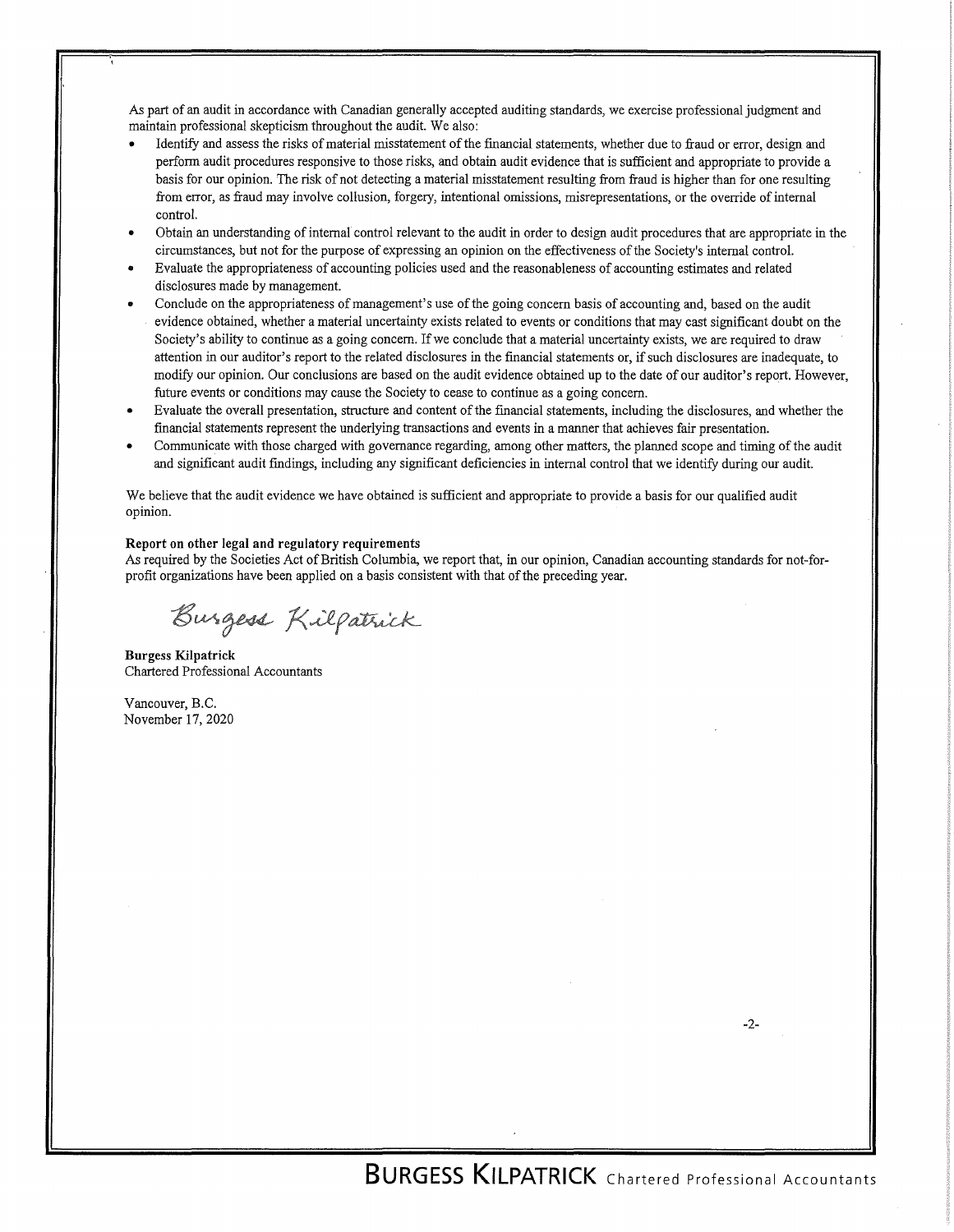#### FIELD HOCKEY BC

#### STATEMENT OF OPERATIONS for the year ended August 31, 2020 (with comparative figures for August 31, 2019)

|                                                  |               |                      |                      |               | 2020          | 2019          |
|--------------------------------------------------|---------------|----------------------|----------------------|---------------|---------------|---------------|
|                                                  | Capital       | Restricted           | Other                |               |               |               |
|                                                  | Asset         | Gaming               | Restricted           | Society       |               |               |
| <b>REVENUE</b>                                   | Fund          | Fund                 | Funds                | Fund          | Total         | Total         |
| Grants                                           | \$            | \$                   | \$<br>29,117         | \$<br>161,491 | 190,608<br>\$ | \$<br>261,345 |
| <b>FHBC Program Contributions</b>                |               |                      |                      | 63,520        | 63,520        | 98,695        |
| Membership fees, insurance                       |               |                      |                      | 212,593       | 212,593       | 308,742       |
| Interest, miscellaneous income                   |               |                      |                      | 35,303        | 35,303        | 30,081        |
| Merchandise - sales & rentals                    |               |                      |                      | 82            | 82            | $-95$         |
| Player development                               |               |                      | 700                  |               | 700           | 320           |
| Coaching & umpiring programs                     |               |                      |                      | 13,831        | 13,831        | 4,275         |
| BC tournaments & festivals                       |               |                      |                      | 1,500         | 1,500         | 22,145        |
| Athlete programs                                 |               |                      |                      | 243,003       | 243,003       | 299.732       |
| <b>BC</b> teams                                  |               |                      |                      |               |               | 272,465       |
| Hosting                                          |               |                      |                      |               |               | 40,165        |
| Gaming revenue                                   |               | 101,918              |                      |               | 101.918       | 155,012       |
| Canada Emergency Wage Subsidy                    |               |                      |                      | 127,478       | 127,478       |               |
|                                                  |               |                      |                      |               |               |               |
| <b>Total revenue</b>                             |               | 101,918              | 29,817               | 858,801       | 990,536       | 1,493,072     |
| <b>EXPENSES</b>                                  |               |                      |                      |               |               |               |
| Membership fees                                  |               |                      |                      | 97 431        | 97,431        | 131,956       |
| Administrative expenses                          |               |                      | 2,000                | 169,106       | 171,106       | 143,299       |
| Staff expenses                                   |               | 81,000               | 22,198               | 322,906       | 426,104       | 443,939       |
| Merchandise expenses                             |               |                      |                      |               | 1             | 31            |
| Team & technical expenses                        |               |                      |                      |               |               | 327           |
| Player development                               |               |                      | 5,619                |               | 5,619         | 41,600        |
| Coaching programs                                |               | 1,310                |                      | 4,945         | 6,255         | 9,649         |
| Umpiring programs                                |               | 7,673                |                      | 2.826         | 10,499        | 12,770        |
| BC tournaments & festivals                       |               |                      |                      | 1,572         | 1,572         | 29,109        |
| Athlete programs                                 |               | 11,935               |                      | 239,540       | 251,475       | 318,369       |
| <b>BC</b> teams                                  |               |                      |                      |               |               | 284,558       |
| Hosting expenses                                 |               |                      |                      | 2,031         | 2,031         | 49,165        |
| Amortization                                     | 2,692         |                      |                      |               | 2,692         | 1,944         |
| <b>Total expenses</b>                            | 2,692         | 101,918              | 29,817               | 840,358       | 974,785       | 1,466,716     |
| <b>Excess (Deficit) of Revenue over Expenses</b> | (2,692)<br>\$ | \$<br>$\blacksquare$ | \$<br>$\blacksquare$ | 18,443<br>\$  | 15,751<br>\$  | \$<br>26,356  |

The accompanying Notes are an integral part of these financial statements.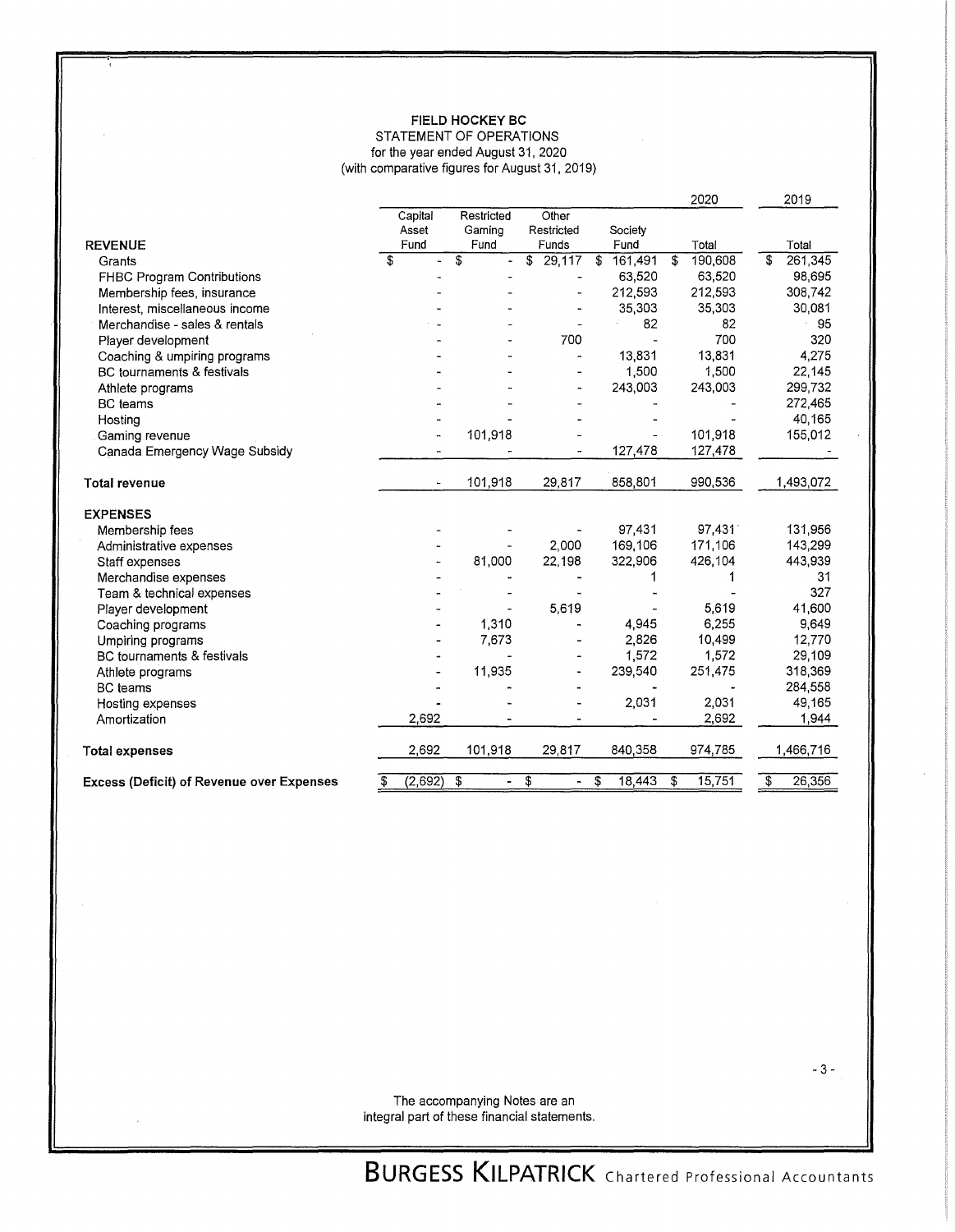#### FIELD HOCKEY BC STATEMENT OF CHANGES IN NET ASSETS August31,2020 (with comparative figures for August 31, 2019)

|                                                                                        |                  |   |                |                          |                 | 2020         | 2019         |
|----------------------------------------------------------------------------------------|------------------|---|----------------|--------------------------|-----------------|--------------|--------------|
|                                                                                        | Capital          |   | Restricted     | Other                    | Unrestricted    |              |              |
|                                                                                        | Asset<br>Fund    |   | Gaming<br>Fund | Restricted<br>Fund       | Society<br>Fund | <b>TOTAL</b> | <b>TOTAL</b> |
|                                                                                        |                  |   |                |                          |                 |              |              |
| Net assets, beginning balance                                                          | \$<br>$2,304$ \$ |   | $(25)$ \$      | $\overline{\phantom{a}}$ | \$<br>190,276   | \$192,555    | \$182,162    |
| Adjustment to prior program revenues and expen                                         |                  |   |                |                          | (1,955)         | (1,955)      | 70           |
|                                                                                        | 2,304            |   | (25)           |                          | 188,321         | 190,600      | 182,232      |
| Add excess (deficit) of revenues over expenses<br>per Statement of Operations (page 3) | (2,692)          |   |                |                          | 18.443          | 15,751       | 26,356       |
| Interfund transfers (Note 6)                                                           | 10.688           |   | 25             |                          | (10, 713)       |              | (16,033)     |
| Net assets, ending balance                                                             | 10,300           | S |                | \$                       | \$<br>196.051   | \$206.351    | \$192,555    |

The accompanying Notes are an integral part of these Financial Statements

**BURGESS KILPATRICK** Chartered Professional Accountants

 $\bar{A}$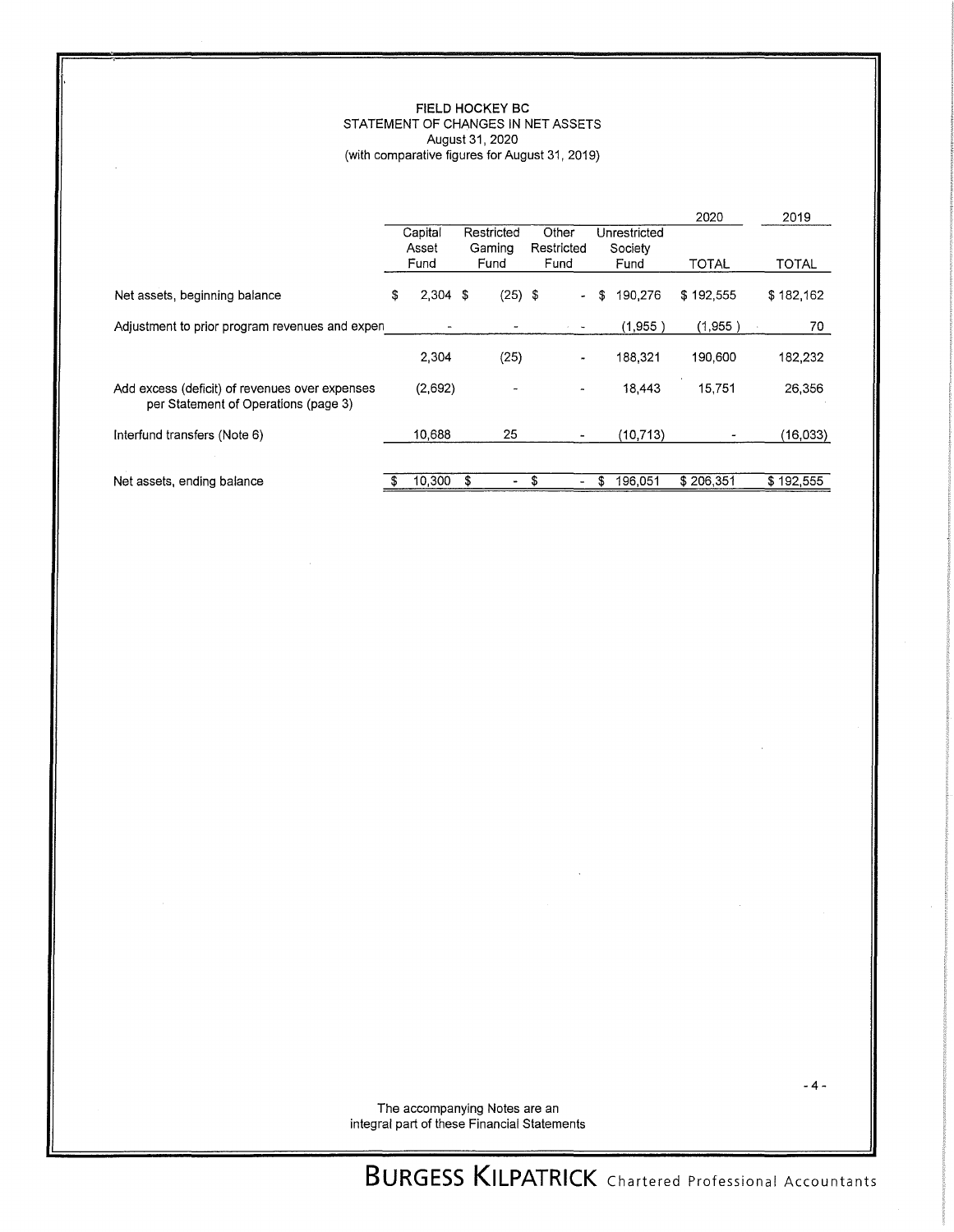#### **FIELD HOCKEY BC**  STATEMENT OF FINANCIAL POSITION August 31, 2020 (with comparative figures for August 31, 2019)

|                                                                   |     |                          |     |                               |    |                              |                       |     | 2020              | 2019              |
|-------------------------------------------------------------------|-----|--------------------------|-----|-------------------------------|----|------------------------------|-----------------------|-----|-------------------|-------------------|
|                                                                   |     | Capital                  |     | Restricted                    |    | Other                        |                       |     |                   |                   |
|                                                                   |     | Asset<br>Fund            |     | Gaming<br>Fund                |    | Restricted<br>Fund           | Society<br>Fund       |     | Total             | Total             |
|                                                                   |     |                          |     |                               |    |                              |                       |     |                   |                   |
| <b>ASSETS</b>                                                     |     |                          |     |                               |    |                              |                       |     |                   |                   |
| Current assets<br>Cash and bank - unrestricted                    | \$  |                          | \$  |                               | S  |                              | \$<br>292,723         | \$  | 292,723           | \$<br>326,246     |
| Cash and bank - restricted                                        |     |                          |     | 208,067                       |    | 52,882                       |                       |     | 260.949           |                   |
| Short term investments (Note 4)                                   |     |                          |     |                               |    |                              | 48,058                |     | 48,058            | 18,016            |
| Accounts receivable<br>Inventory                                  |     |                          |     |                               |    |                              | 92,771<br>108,991     |     | 92,771<br>108,991 | 68,556<br>86,515  |
| Prepaid expenses                                                  |     |                          |     |                               |    |                              | 5,582                 |     | 5,582             | 2,804             |
| Total current assets                                              |     |                          |     | 208,067                       |    | 52,882                       | 548,125               |     | 809,074           | 502,137           |
| Cash and bank - internally restricted for reserves                |     |                          |     |                               |    |                              | 118,994               |     | 118,994           | 155,256           |
| Security deposit - office lease                                   |     |                          |     |                               |    |                              | 7,012                 |     | 7,012             | 17,638            |
| Tangible capital assets (Note 5)                                  |     | 10,300                   |     |                               |    |                              |                       |     | 10,300            | 2,304             |
| <b>Total assets</b>                                               | -\$ | 10,300                   | s   | 208,067                       | \$ | 52,882                       | \$<br>674,131         | \$  | 945,380           | \$<br>677,335     |
| <b>LIABILITIES</b>                                                |     |                          |     |                               |    |                              |                       |     |                   |                   |
| <b>Current liabilities</b>                                        |     |                          |     |                               |    |                              |                       |     |                   |                   |
| Overdraft - restricted Gaming funds                               | \$  |                          | -\$ |                               | \$ |                              | \$                    | -\$ |                   | \$<br>25          |
| Accounts payable and accrued liabilities<br>Deferred fees revenue |     |                          |     |                               |    |                              | 222,908<br>25,267     |     | 222,908<br>25,267 | 219,928<br>47,950 |
| Deferred contributions -operating grants (Note 7)                 |     |                          |     |                               |    |                              | 80,911                |     | 80,911            | 61,621            |
| Deferred contributions -other (Note 7)                            |     | $\overline{\phantom{a}}$ |     | 208,067                       |    | 52,882                       | $\tilde{\phantom{a}}$ |     | 260,949           |                   |
| Total current liabilities                                         |     | ÷                        |     | 208,067                       |    | 52,882                       | 329,086               |     | 590,035           | 329,524           |
| Long-term debt (Note 9)                                           |     |                          |     |                               |    |                              | 30,000                |     | 30,000            |                   |
| Reserve funds - internally restricted                             |     |                          |     |                               |    | $\qquad \qquad \blacksquare$ | 118,994               |     | 118,994           | 155,256           |
| <b>Total liabilities</b>                                          |     |                          |     | 208,067                       |    | 52,882                       | 478,080               |     | 739,029           | 484,780           |
| <b>NET ASSETS</b>                                                 |     |                          |     |                               |    |                              |                       |     |                   |                   |
| Total net assets per page 4                                       |     | 10,300                   |     |                               |    |                              | 196,051               |     | 206,351           | 192,555           |
| Total liabilities and net assets                                  | \$  | 10,300                   | S.  | 208,067                       | \$ | 52,882                       | \$<br>674,131         | \$  | 945,380           | \$<br>677,335     |
| Approved on behalf of the Board of Directors                      |     |                          |     |                               |    |                              | relieu Luxe           |     |                   | $-5 -$            |
|                                                                   |     |                          |     | The accompanying Notes are an |    |                              |                       |     |                   |                   |
|                                                                   |     |                          |     |                               |    |                              |                       |     |                   |                   |

integral part of these Financial Statements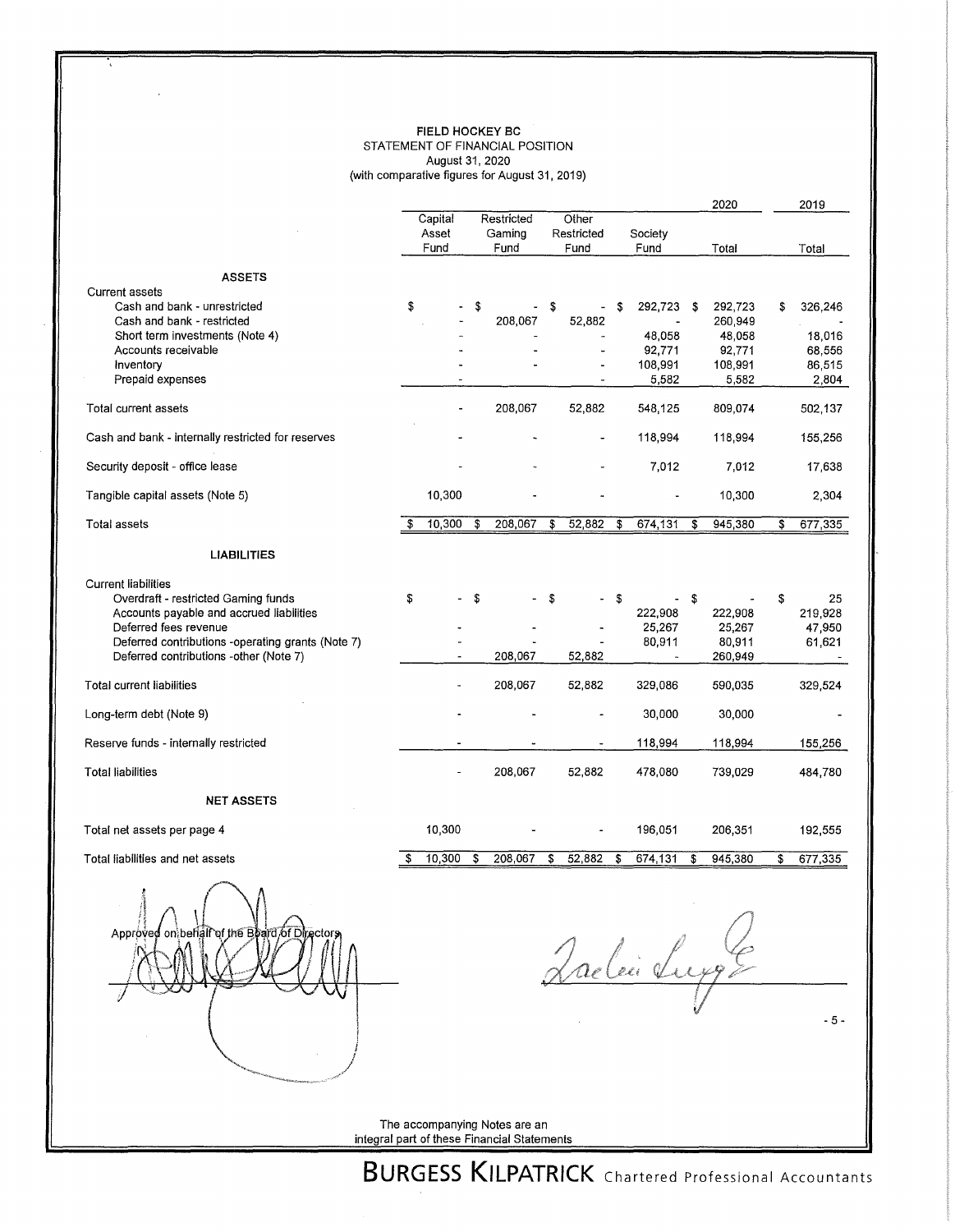#### FIELD HOCKEY BC STATEMENT OF CASH FLOWS August31,2020 (with comparative figures for August 31, 2019)

|                                                     |                           |            |                                   |               | 2020          | 2019                               |
|-----------------------------------------------------|---------------------------|------------|-----------------------------------|---------------|---------------|------------------------------------|
|                                                     | Capital                   | Restricted | Other                             |               |               |                                    |
|                                                     | Asset                     | Gaming     | Restricted                        | Society       |               |                                    |
|                                                     | Fund                      | Fund       | Fund                              | Fund          | Total         | Total                              |
| Cash flows from operating activities                |                           |            |                                   |               |               |                                    |
| Cash received from grants                           | \$                        | 309,974    | 82,000<br>£.                      | 180,781<br>\$ | \$<br>572,755 | 408,073<br>S.                      |
| Cash received from members and others               |                           |            | 700                               | 614,052       | 614,752       | 1,068,010                          |
| Cash paid to suppliers                              |                           | (20, 918)  | (7,620)                           | (530, 760)    | (559, 298)    | (1, 103, 957)                      |
| Cash paid to employees                              |                           | (81,000)   | (22, 198)                         | (322,906)     | (426, 104)    | (443, 939)                         |
| Net cash generated(used) through(in)                |                           |            |                                   |               |               |                                    |
| operating activities                                |                           | 208,056    | 52,882                            | (58, 833)     | 202,105       | (71, 813)                          |
| Cash flows from financing and investing activities  |                           |            |                                   |               |               |                                    |
| Purchase of tangible capital assets                 | (10,688)                  |            |                                   |               | (10,688)      | (2,635)                            |
| Proceeds from long-term loan                        |                           |            |                                   | 30,000        | 30,000        |                                    |
| Interest received                                   |                           | 11         |                                   | 98            | 109           | 101                                |
| Bank charges and interest paid                      |                           |            |                                   | (295)         | (295)         |                                    |
| Net cash generated(used) through(in)                |                           |            |                                   |               |               |                                    |
| financing and investing activities                  | (10,688)                  | 11         |                                   | 29,803        | 19,126        | (2, 534)                           |
|                                                     |                           |            |                                   |               |               |                                    |
| Interfund transfers                                 | 10,688                    | 25         |                                   | (10, 713)     |               |                                    |
| Net increase (decrease) in cash                     |                           | 208,092    | 52,882                            | (39, 743)     | 221,231       | (74, 347)                          |
| Cash and cash equivalents,<br>beginning of the year |                           | (25)       |                                   | 499,518       | 499,493       | 573,840                            |
| Cash and cash equivalents,                          |                           |            |                                   |               |               |                                    |
| end of the year                                     | \$                        | \$208,067  | $\overline{\mathbf{s}}$<br>52,882 | 459,775<br>\$ | \$<br>720,724 | $\overline{\mathbf{s}}$<br>499,493 |
| Represented by:                                     |                           |            |                                   |               |               |                                    |
| Cash                                                | \$                        | \$         | \$                                | 1,238<br>\$   | \$<br>1,238   | \$<br>1,254                        |
| Bank - HSBC General Account                         |                           |            | 52,882                            | 410,479       | 463,361       | 480,248                            |
| Bank - Gaming (Restricted)                          |                           | 208,067    |                                   |               | 208,067       | (25)                               |
| Short-term investment                               |                           |            |                                   | 48.058        | 48,058        | 18,016                             |
|                                                     | $\overline{\mathfrak{s}}$ | \$208,067  | \$<br>52,882                      | \$<br>459,775 | \$<br>720,724 | \$<br>499,493                      |

The accompanying Notes are an integral part of these financial statements, - 6-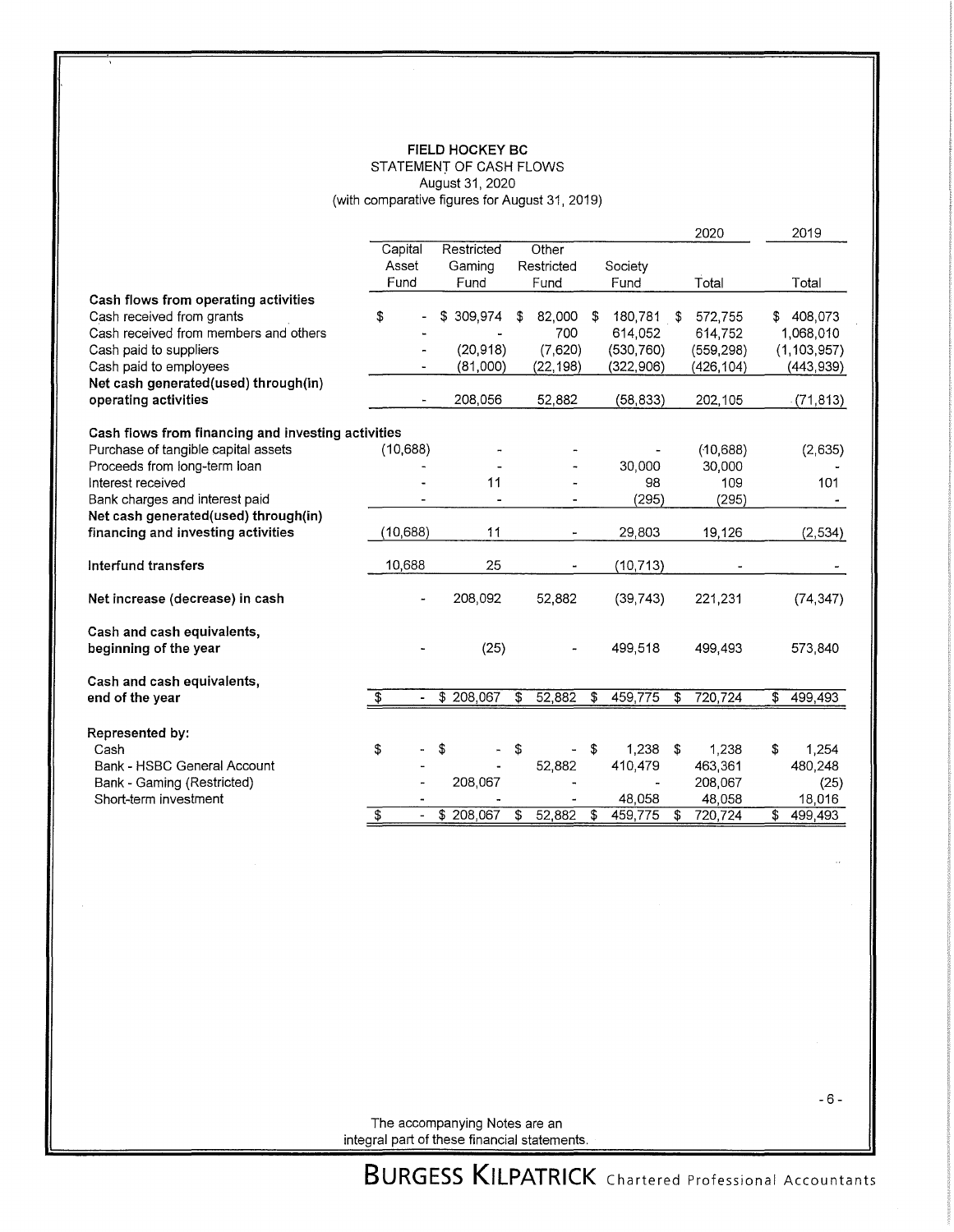#### **1. PURPOSE OF THE ORGANIZATION**

Field Hockey BC is a non-profit Society registered under the B.C. Society Act on December 31, 1992. The Society has tax-exempt status under the Income Tax Act.

The purposes of the Society are:

- a) To foster, promote and encourage the development and organization offield hockey within the Province of British Columbia, from the recreational level of participation through to the pursuit of excellence.
- b) To develop, promote and administer programs that encourage the development of the sport of field hockey for players, coaches, umpires and volunteers within the Province of BC;
- c) To make, maintain and enforce rules and regulations for the control and governance ofField Hockey in British Columbia.
- d) To 'be the official British Columbia representative at meetings ofField Hockey Canada, and to provide a liaison between Field Hockey Canada and the players, coaches, officials and volunteers in British Columbia who are involved in the game of field hockey.

#### **2. SIGNIFICANT ACCOUNTING POLICIES**

The financial statements were prepared in accordance with Canadian accounting standards for not-forprofit organizations (ASNPO) and include the following significant accounting policies:

The Society follows the deferral fund method of accounting for contributions.

#### **a) Fund Accounting**

Revenues and expenses related to program delivery and administrative activities are reported in the Society Fund.

Revenue and expenses related to specific programs and activities financed by the province of BC are reported in the Restricted Gaming Fund and Other Restricted Fund.

The Capital Asset Fund reports the assets, liabilities, revenues and expenses related to the Society's tangible capital assets.

#### **b) Use** of Estimates

The preparation of financial statements in conformity with ASNPO, requires management to make estimates and assumptions that affect the reported amounts of assets and liabilities and disclosure of contingent assets and liabilities at the financial position date and the reported amounts of revenues and expenses during the year. Assumptions are based on a number of factors including historical experiences, current events and actions that the organization may undertake in the future, and other assumptions that are believed reasonable under the circumstances. Actual results could differ from those estimates under different conditions and assumptions. Estimates are used when accounting for the useful lives of tangible capital assets.

#### **c) Revenue Recognition**

i) Contributions

The Society follows the deferral method of accounting for contributions. Restricted contributions are recognized as revenue in the year in which the related expenses are incurred. Unrestricted contributions are recognized as revenue when they are received or receivable if the amount to be received can be reasonably estimated and collection is reasonably assured.

-7-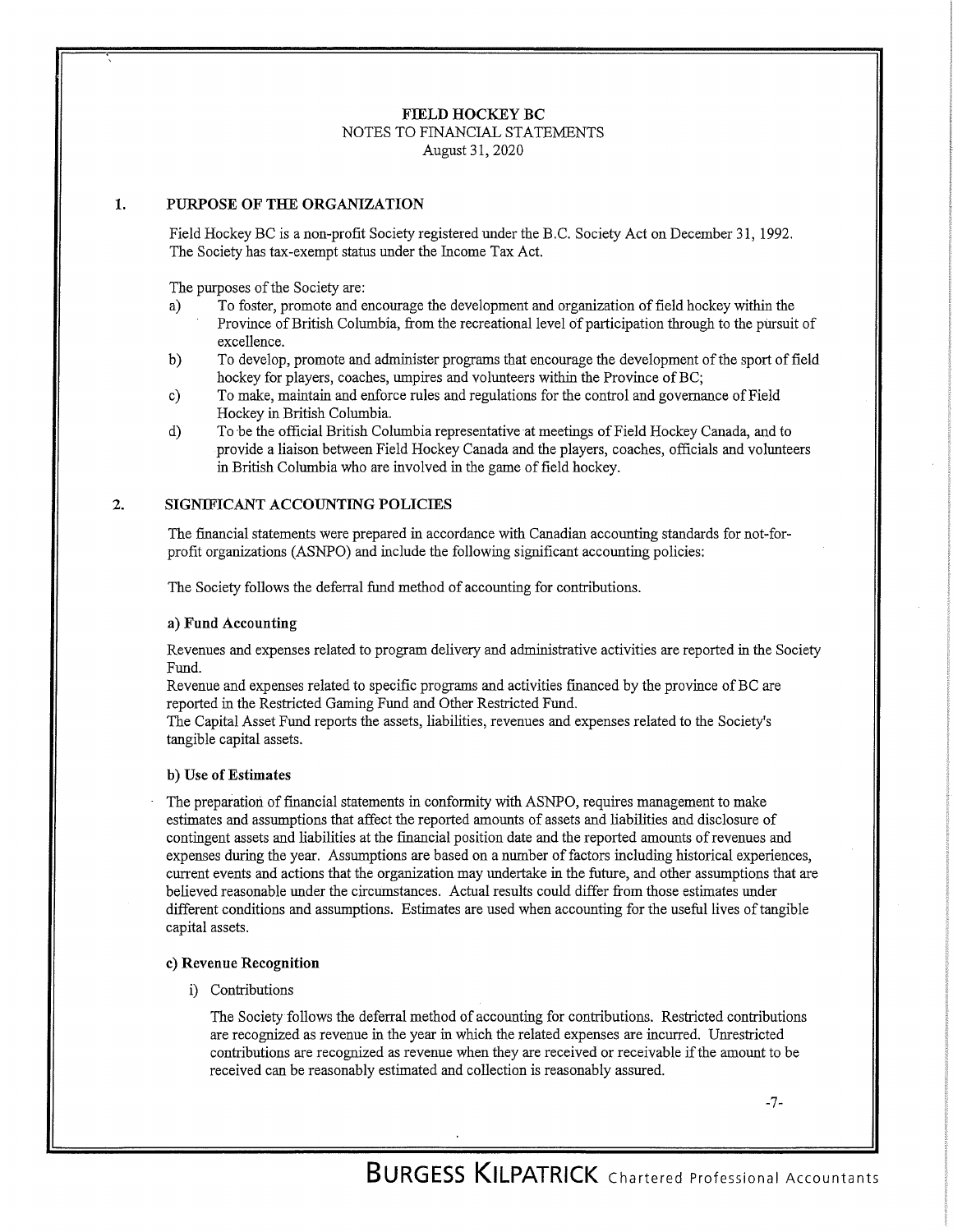#### 2. SIGNIFICANT ACCOUNTING POLICIES (Continued)

#### c) Revenue Recognition (continued)

#### ii) Grants and Memberships Received in Advance

Grant and membership payments received in advance represent funding and membership fees received in the current year but related to the following year.

#### d) Inventory

Inventory includes various clothing and supplies held for distribution to teams, and associated individuals, and is measured at the lower of cost and replacement value. Cost is determined using the first-in-first-out method.

#### e) Tangible capital Assets

Capital assets are recorded at cost. Amortization is provided on a straight-line basis over the assets' estimated useful lives:

| <b>Vehicles</b>                         | 5 years |
|-----------------------------------------|---------|
| Computer equipment                      | 3 years |
| Office furniture and equipment 10 years |         |

#### f) Financial Instrument Measurement

Financial assets and financial liabilities are initially measured at fair value. Subsequently, all financial assets and financial liabilities are measured at amortized cost.

Financial assets measured at amortized cost include cash, term deposits, accounts receivable and grants receivable.

Financial liabilities measured at amortized cost include bank overdraft and accounts payable and accrued liabilities.

### 3. DIRECTOR AND EMPLOYEE REMUNERATION

For the fiscal year, the Society paid the Executive Director total remuneration of \$106,940 for the year consisting of\$100,000 gross salary and \$6,940 in approved benefits and expenses. No other employees earn in excess of \$75,000. No remuneration is paid to any members of the Board of Directors. This disclosure is \*provided in accordance with the requirements of BC's Societies Act.

#### 4. SHORT TERM INVESTMENTS

Short term investments include are comprised of two 30 day term deposits bearing interest at 0.15%: \$18,043.16 maturing September 8, 2020 (2019 - interest at 0.15% and maturing September 9,2019) and \$30,014.92 maturing September 11,2020.

52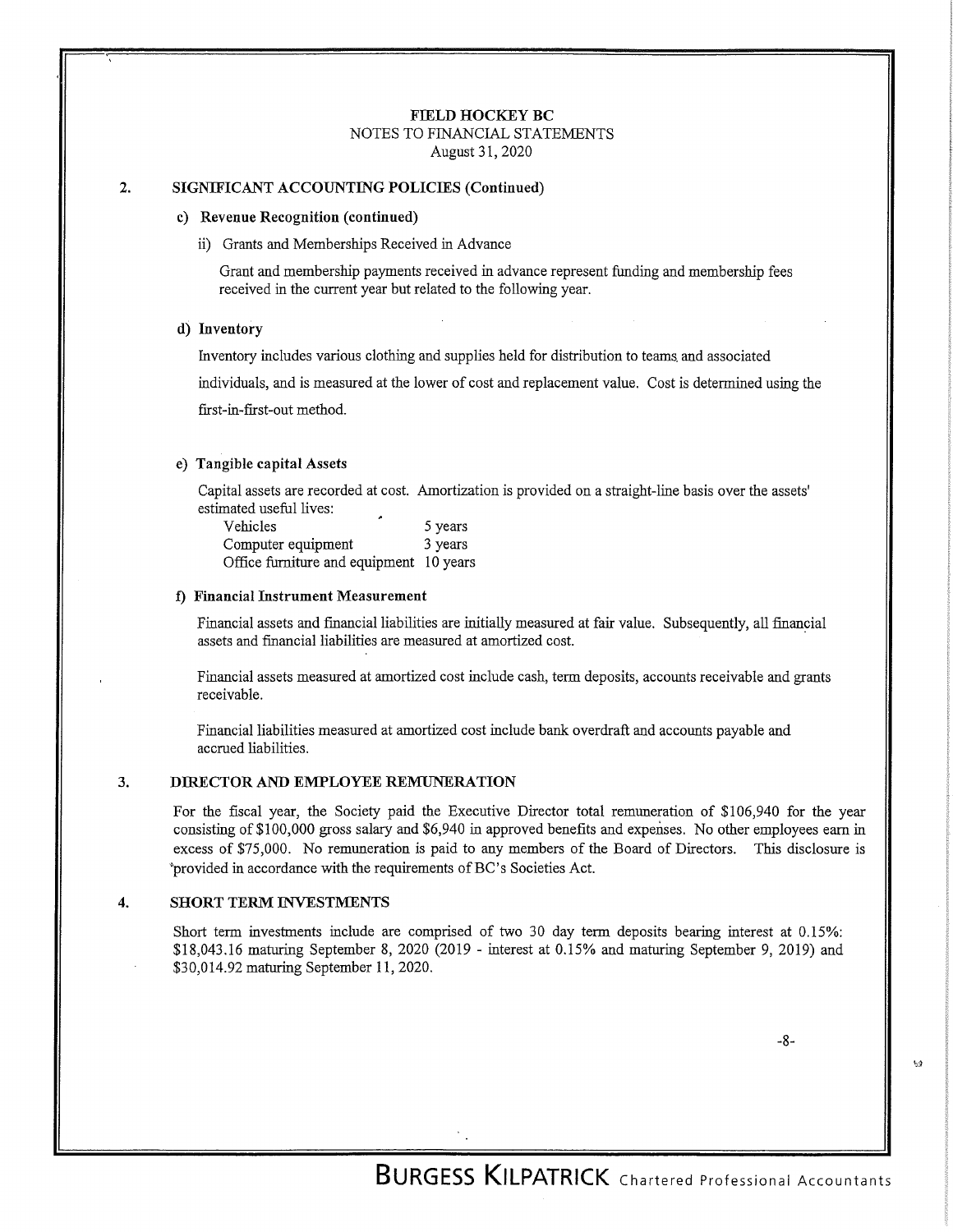#### **5. TANGIBLE CAPITAL ASSETS**

|                                |    |        | Accumulated  |                          | Net Book Value |
|--------------------------------|----|--------|--------------|--------------------------|----------------|
|                                |    | Cost   | Amortization | 2020                     | 2019           |
| Vehicles                       | \$ | 32.742 | 32.742       | $\overline{\phantom{a}}$ | -              |
| Computer equipment             |    | 19.858 | 17.517       | 2.341                    | 1.756          |
| Office furniture and equipment |    | 23.221 | 15.262       | 7.959                    | 548            |
|                                | ٠D | 75.82. |              | 0.300                    | 2.304          |

#### **6. INTERFUND TRANSFERS**

Amounts of\$10,688 and \$25 were transferred respectively from the Society Fund to the Capital Asset and Gaming Funds. The former transfer was to fund the purchase of capital assets in the year and the latter to fund the beginning balance overdraft in the Gaming Fund. Prior year transfers reflect net amounts moved to internal reserves from the Society Fund. '

#### 7. **DEFERRED CONTRIBUTIONS**

The deferred operating grants reported in the Society Fund represent operating funding received in the current period that is related to the subsequent year. The other deferred grants reported in the Gaming and Other Restricted Fund include the unspent portion of current period special-purpose grants resulting from sports event cancellations and postponements due to Covid-19 (Gaming Fund -\$53,067; Other Restricted Fund \$52,882); and \$155,000 of Gaming grants received in the current period that relates to the subsequent period.

|                                          |           | Deferred operating grants |                |      | Other deferred grants |  |  |
|------------------------------------------|-----------|---------------------------|----------------|------|-----------------------|--|--|
|                                          | 2020      | 2019                      | 2020           |      | 2019                  |  |  |
| Balance, beginning of year               | $\sim$    | 69.893                    | $\blacksquare$ | - \$ | 9.341                 |  |  |
| Less: amount recognized as revenue       |           | (69,893)                  |                |      | (9,341)               |  |  |
| Plus: contributions received in the year | 242,402   | 204,694                   | 392,685        |      | 265,012               |  |  |
| Less: amounts recognized as revenue      | (161,491) | (143, 073)                | (131, 736)     |      | (265, 012)            |  |  |
| 'Balance, end of year                    | 80,911    | 61.621                    | 260,949        |      |                       |  |  |

-9-

ьá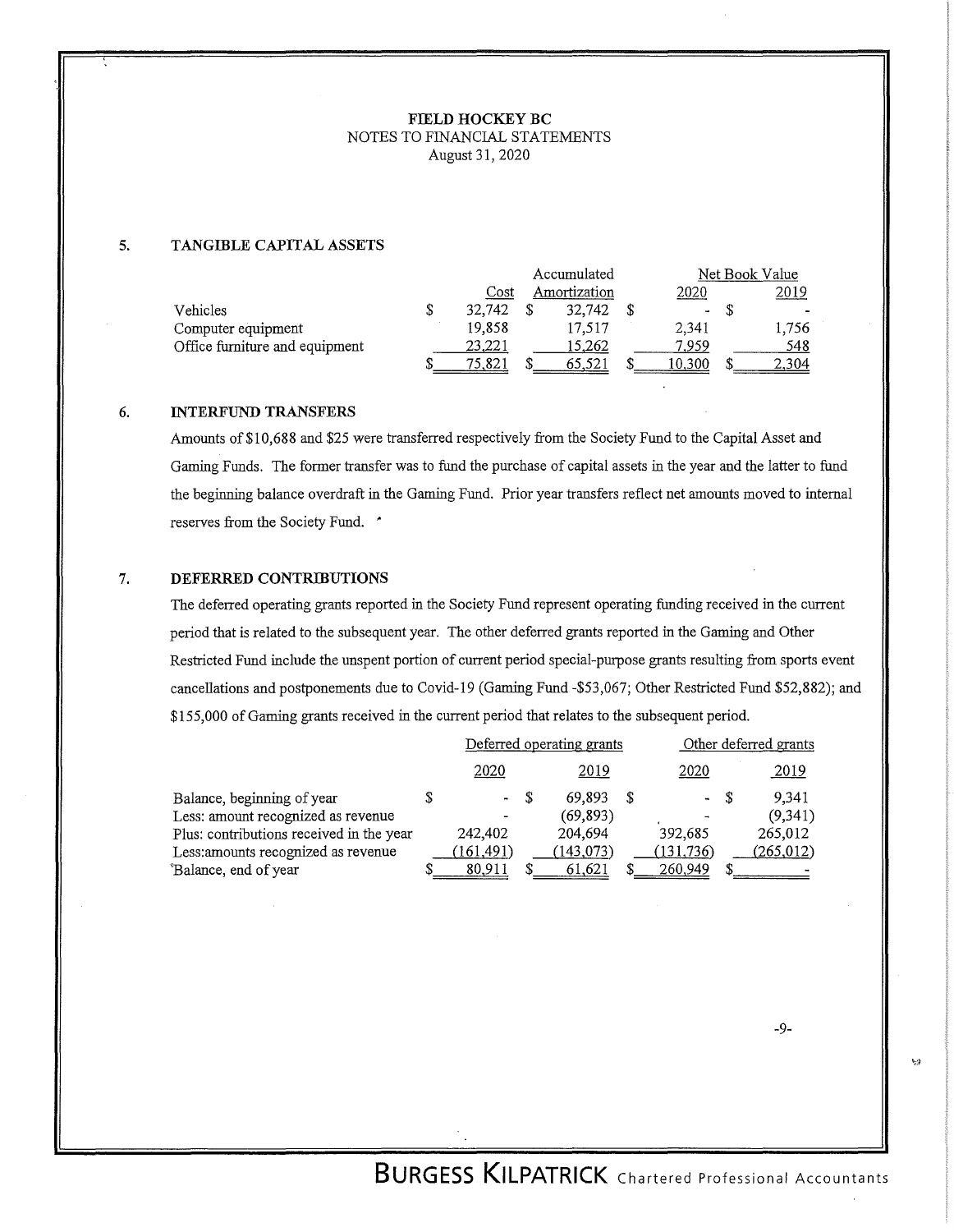### **8. LEASE OBLIGATIONS**

The Society entered into a lease for its office premises under an agreement beginning October 1,2019 and expiring September 30,2024, with the option to renew for a further five year term. In response to the Covid-19 pandemic and in accordance with the Canada Emergency Commercial Rent Assistance (CECRA) program, the lease was renegotiated to abate the basic monthly rent of \$3,640.50 plus GST until June 30, 2021 and extend the original term of the lease to September 30, 2025. The Society is additionally responsible for the operating costs under the building lease.

The Society has also entered into a month-to-month lease for its storage premises under an agreement beginning July 1,2020 with monthly rent of\$1,187.67 plus GST. In response to storage access issues due to building improvements, the landlord agreed to abate the first two months of storage space rent.

Future minimum lease payments are as follows:

|                                      | Dasic Reil | esumated Total Rent |
|--------------------------------------|------------|---------------------|
| September 1, 2020 to August 31, 2021 | \$7.645    | \$56,717            |
| September 1, 2021 to August 31, 2022 | \$48,206   | \$97,278            |
| September 1, 2022 to August 31, 2023 | \$48,419   | \$97,491            |
| September 1, 2023 to August 31, 2024 | \$50,755   | \$99,827            |
| September 1, 2024 to August 31, 2025 | \$50,967   | \$100,039           |
|                                      |            |                     |

Basic Rent

Estimated Total Rent

#### **9. LONG TERM DEBT**

On April 27, 2020 the Society received the \$40,000 Canada Emergency Business Account (CEBA), made available by the federal government as a loan due to the Covid-19 pandemic. lfthe loan is repaid on or before December 31, 2022, no interest is payable and 25% or \$10,000 of the loan will be forgiven. The \$10,000 forgivable portion of the loan has been recognized as grant revenue in the year. If the remaining \$30,000 balance is unpaid by December 31,2022, the revenue recognition will be reversed at that time and the full \$40,000 loan amount will be converted to a three-year term loan with fixed interest of 5% per annum. This loan will have no payments required until January 31, 2023, with all outstanding principle and interest required to be paid in full by December 31, 2025. The Canadian government has not required any security for this loan.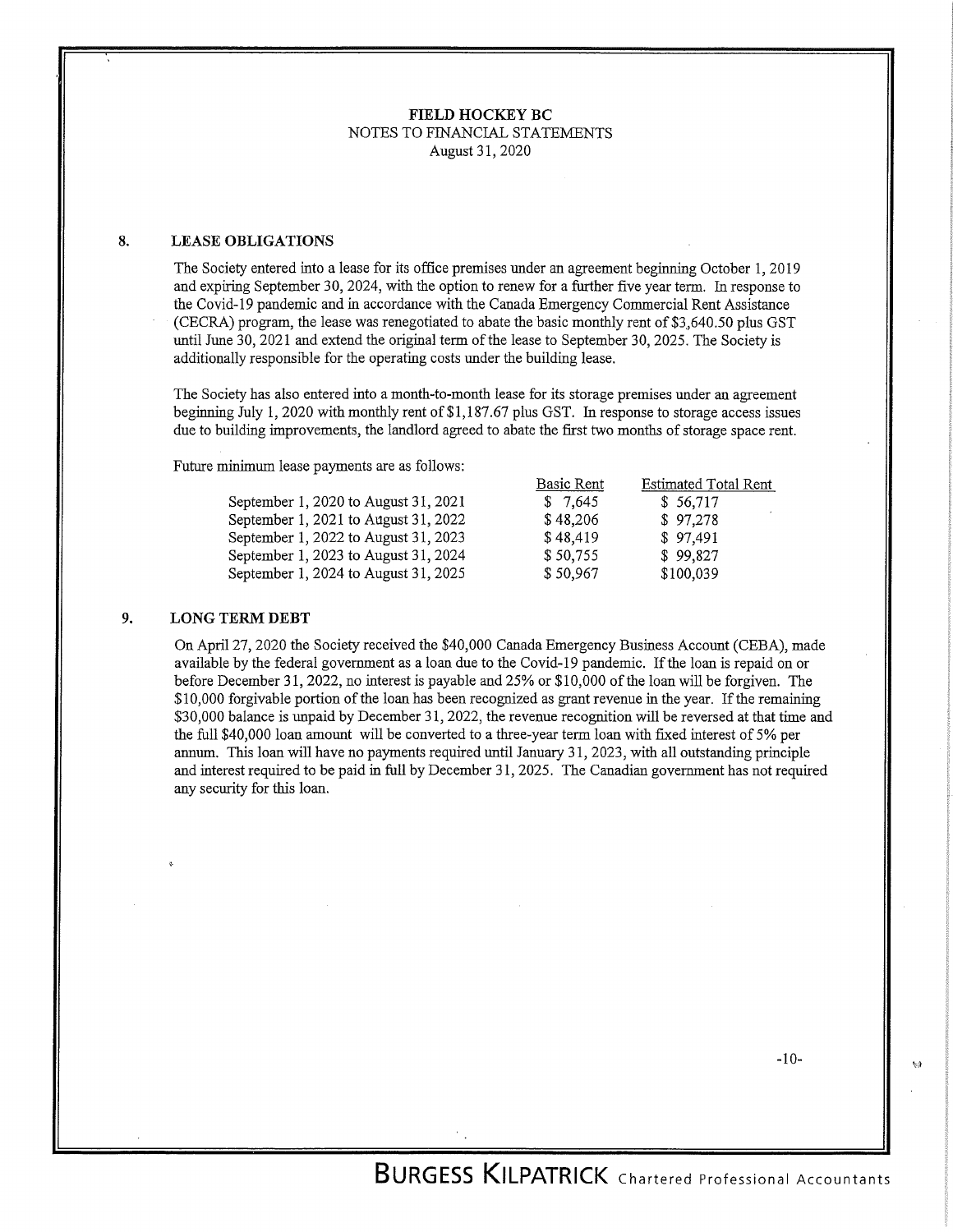#### **10. FINANCIAL INSTRUMENTS**

Financial instruments of the Society consist of cash, investments, accounts receivable, bank indebtedness and accounts payables.

Unless otherwise noted, it is our opinion that the organization is not exposed to significant interest rate, currency or credit risks arising from these financial instruments.

The Society is exposed to financial risk that arises from the fluctuation in interest rates and in the credit quality of its customers and funders.

#### **Credit risk**

Credit risk is the risk of loss resulting from failure of an individual or group to honour their financial obligations. The Society's credit risk consists primarily of accounts receivable. The Society also has credit risk with regards to cash and cash equivalents and investments, which is minimized by the fact that these financial assets are held with reputable and major financial institutions.

#### **Currency risk**

Currency risk is the risk that the value of a financial instrument will fluctuate due to changes in foreign exchange rates. The Society is not exposed to significant currency risks.

#### **Interest rate risk**

Interest rate risk is the risk that the Society's investments will change in fair value due to future fluctuations in market interest rates. The Society is not exposed to significant interest rate risk.

#### **Liquidity risk**

Liquidity risk is the risk of being unable to meet cash requirements or to fund obligations as they become due. The Society is exposed to liquidity risk with respect to the financial liabilities recognized in the statement of financial position.

There have been no significant changes in these risk exposures from the prior period.

#### **11. COVID-19 PANDEMIC**

In March 2020, the World Health Organization declared a global pandemic due to the disease known as <·COVID-19 for which the impacts are expected to be far reaching. The measures put in place such as cancellation and postponement of sports events are having multiple impacts on provincial and local sports organizations in BC. The Society, as part of the sports community, is aware and monitoring changes for sports operations. It is not possible to reliably estimate the length and severity of these developments and the impact on the financial results and condition of the Society in future periods. The Society is dependent upon the ongoing receipt of government, membership and grant funding to ensure the continuance of its programs. At the date of this report, management has no reason to believe that this funding will not continue.

**-11-**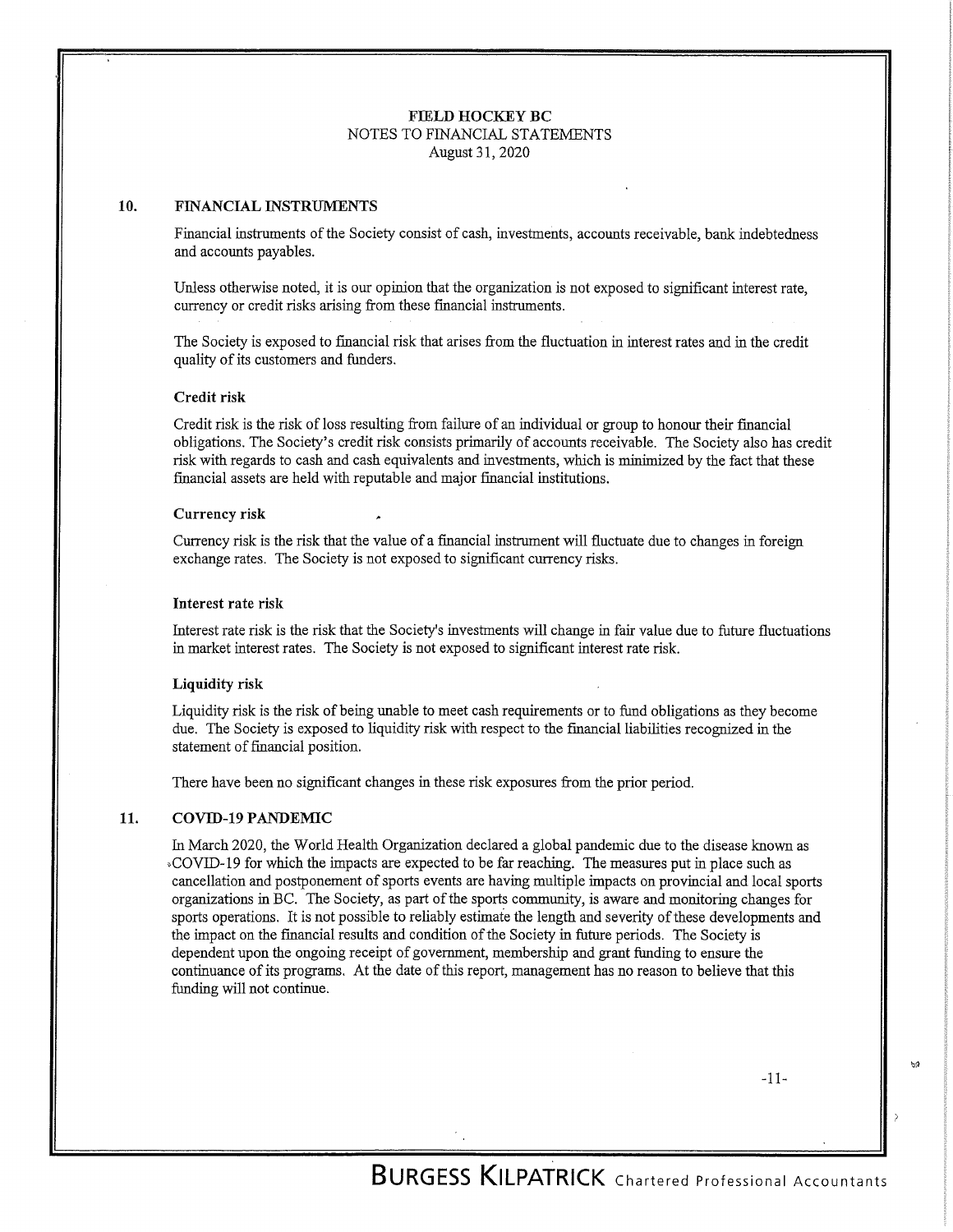#### **SCHEDULE 1 {PAGE 1 OF 3}**

REVENUE DETAILS Year ended August 31

|                                                            |                          |                                  |    |                              |                              |                |                 | 2020           |    | 2019              |  |
|------------------------------------------------------------|--------------------------|----------------------------------|----|------------------------------|------------------------------|----------------|-----------------|----------------|----|-------------------|--|
|                                                            | Capital<br>Asset<br>Fund |                                  |    | Restricted<br>Gaming<br>Fund | Other<br>Restricted<br>Funds |                | Society<br>Fund | Total          |    | Total             |  |
| Grants                                                     |                          |                                  |    |                              |                              |                |                 |                |    |                   |  |
| Province of BC - Core Grant<br>Province of BC - Hosting BC | \$                       |                                  | \$ |                              | \$                           |                | \$<br>151,491   | \$<br>151,491  | S  | 151,345<br>10,000 |  |
| Province of BC - Lead Forward                              |                          |                                  |    |                              |                              | 2,000          |                 | 2,000          |    |                   |  |
| Integrated Performance System                              |                          |                                  |    |                              |                              | 27,117         |                 | 27,117         |    | 80,000            |  |
| Regional Centre Victoria - Province of BC                  |                          |                                  |    |                              |                              |                |                 |                |    | 10,000            |  |
| Regional Centre Lower Mainland-Province of BC              |                          |                                  |    |                              |                              |                |                 |                |    | 10,000            |  |
| Government of Canada - CEBA Grant                          |                          |                                  |    |                              |                              |                | 10,000          | 10,000         |    |                   |  |
|                                                            |                          |                                  |    |                              |                              |                |                 |                |    |                   |  |
| <b>Total Grants</b>                                        | \$                       | $\omega$                         | \$ | $\mathbf{r}$                 | \$                           | 29,117         | \$<br>161,491   | \$<br>190.608  | \$ | 261,345           |  |
| <b>FHBC Program Contributions</b>                          |                          |                                  |    |                              |                              |                |                 |                |    |                   |  |
| Athlete Programs - Regional Men                            | \$                       |                                  | S  |                              | \$                           |                | \$<br>12,275    | \$<br>12,275   | \$ | 12,285            |  |
| Athlete Programs - Regional Women                          |                          |                                  |    |                              |                              |                | 51,245          | 51,245         |    | 57,310            |  |
| <b>BC Teams - Men</b>                                      |                          |                                  |    |                              |                              |                |                 |                |    | 9,420             |  |
| BC Teams - Women                                           |                          |                                  |    |                              |                              |                |                 |                |    | 19,680            |  |
|                                                            |                          |                                  |    |                              |                              |                |                 |                |    |                   |  |
| <b>Total FHBC Program Contributions</b>                    | \$                       | $\blacksquare$                   | \$ | $\blacksquare$               | \$                           | $\blacksquare$ | \$<br>63,520    | \$<br>63,520   | \$ | 98,695            |  |
|                                                            |                          |                                  |    |                              |                              |                |                 |                |    |                   |  |
| Membership fees, insurance                                 |                          |                                  |    |                              |                              |                |                 |                |    |                   |  |
| <b>BC Fees - Senior</b>                                    | \$                       |                                  | \$ |                              | \$                           |                | \$<br>70.356    | \$<br>70,356   | \$ | 71,877            |  |
| BC Fees - Junior (U13-U18)                                 |                          |                                  |    |                              |                              |                | 36,006          | 36,006         |    | 74.630            |  |
| BC Fees - Jr. Affiliate (U11-U12)                          |                          |                                  |    |                              |                              |                | 5,814           | 5,814          |    | 15,390            |  |
| BC Fees - Jr. Affiliate (U7-U10)                           |                          |                                  |    |                              |                              |                | 3,384           | 3,384          |    | 14,427            |  |
| BC Fees - Associate Member                                 |                          |                                  |    |                              |                              |                | 726             | 726            |    | 330               |  |
| BC Fees - Coach                                            |                          |                                  |    |                              |                              |                | 102             | 102            |    | 1,446             |  |
| <b>BC Fees - Official</b>                                  |                          |                                  |    |                              |                              |                | 156             | 156            |    | 96                |  |
| BC Fees - Jr. Affiliate Coach                              |                          |                                  |    |                              |                              |                | ä,              | $\overline{a}$ |    | 24                |  |
| BC Fees - Jr. Affiliate Official                           |                          | $\blacksquare$                   |    | $\rightarrow$                |                              | $\blacksquare$ | 36              | 36             |    | 36                |  |
| <b>Total BC Fees</b>                                       |                          | $\blacksquare$<br>$\overline{a}$ |    | $\overline{a}$               |                              | $\blacksquare$ | 116,580         | 116,580        |    | 178,256           |  |
| FHC Fees - Senior                                          |                          |                                  |    |                              |                              | ٠              | 70,356          | 70,356         |    | 71,877            |  |
| FHC Fees - Junior (U13-U18)                                |                          |                                  |    |                              |                              |                | 22,239          | 22,239<br>969  |    | 46,074            |  |
| FHC Fees - Jr. Affiliate (U11-U12)                         |                          |                                  |    |                              |                              |                | 969             |                |    | 2,565             |  |
| FHC Fees - Jr. Affiliate (U7-U10)                          |                          |                                  |    |                              |                              |                | 1,128           | 1,128          |    | 4,809             |  |
| FHC Fees - Coach<br>FHC Fees - Official                    |                          |                                  |    |                              |                              |                | 306<br>486      | 306<br>486     |    | 4,338             |  |
| FHC Fees - Jr. Affiliate Coach                             |                          |                                  |    |                              |                              |                | Ĭ.              | $\sim$         |    | 288               |  |
|                                                            |                          |                                  |    |                              |                              |                | 9               | 9              |    | 6<br>9            |  |
| FHC Fees - Jr. Affiliate Official<br><b>Total FHC Fees</b> |                          | $\ddot{ }$                       |    | $\overline{a}$               |                              | $\overline{a}$ | 95,493          | 95.493         |    | 129,966           |  |
|                                                            |                          |                                  |    |                              |                              |                |                 |                |    |                   |  |
| Insurance                                                  |                          |                                  |    |                              |                              |                | 270             | 270            |    | 270               |  |
| <b>VFHL ID Cards</b>                                       |                          |                                  |    |                              |                              |                | 250             | 250            |    | 250               |  |
| Total Membership fees, insurance                           | \$                       | $\rightarrow$                    | \$ | $\blacksquare$               | \$                           | $\sim$         | \$<br>212,593   | \$<br>212,593  | \$ | 308,742           |  |
|                                                            |                          |                                  |    |                              |                              |                |                 |                |    |                   |  |
|                                                            |                          |                                  |    |                              |                              |                |                 |                |    |                   |  |

Continued...

- 12 -

 $\gamma_{\rm p}$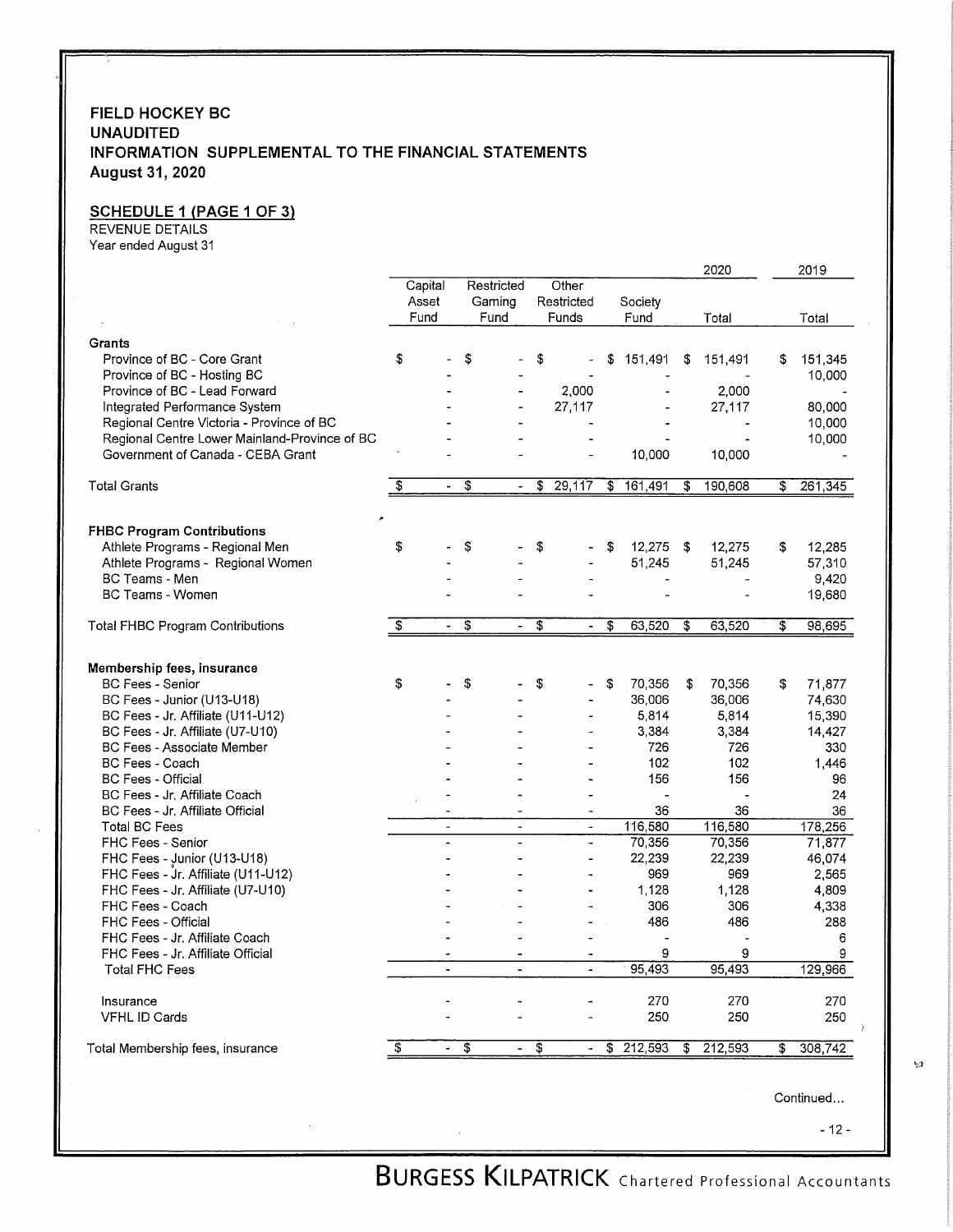# **SCHEDULE 1 {PAGE 2 Of. 3}**

REVENUE DETAILS continued Year ended August 31

|                                                                                                           |                                        |                          |                 |               |                 |                          |                         |                          | 2020                 | 2019         |
|-----------------------------------------------------------------------------------------------------------|----------------------------------------|--------------------------|-----------------|---------------|-----------------|--------------------------|-------------------------|--------------------------|----------------------|--------------|
|                                                                                                           |                                        | Capital                  |                 | Restricted    |                 | Other                    |                         |                          |                      |              |
|                                                                                                           |                                        | Asset                    |                 | Gaming        |                 | Restricted               |                         | Society                  |                      |              |
|                                                                                                           |                                        | Fund                     |                 | Fund          |                 | Funds                    |                         | Fund                     | Total                | Total        |
|                                                                                                           |                                        |                          |                 |               |                 |                          |                         |                          |                      |              |
| Interest, Miscellaneous Income                                                                            |                                        |                          |                 |               |                 |                          |                         |                          |                      |              |
| Interest                                                                                                  | \$                                     |                          | \$              |               | \$              |                          | \$                      | 98                       | \$<br>98             | \$<br>89     |
| Sponsorship                                                                                               |                                        |                          |                 |               |                 |                          |                         | 7,500                    | 7,500                | 12,500       |
| Donations                                                                                                 |                                        |                          |                 |               |                 |                          |                         | 330                      | 330                  | 14,050       |
| Miscellaneous                                                                                             |                                        |                          |                 |               |                 |                          |                         | 27,375                   | 27,375               | 3,262        |
| Vendors                                                                                                   |                                        |                          |                 |               |                 |                          |                         |                          |                      | 180          |
| Total Interest, Miscellaneous Income                                                                      | \$                                     | $\overline{\phantom{a}}$ | \$              | $\Delta \phi$ | \$              | $\overline{\phantom{a}}$ | \$                      | 35,303                   | \$<br>35,303         | \$<br>30,081 |
| Merchandise - Sales & Rentals                                                                             |                                        |                          |                 |               |                 |                          |                         |                          |                      |              |
| Miscellaneous clothing                                                                                    | \$                                     |                          | -\$             | $\sim$        | \$              |                          | \$                      | 82 \$                    | 82                   | \$<br>95     |
| <b>Total Clinic &amp; Course Fees</b>                                                                     | \$                                     | $\sim$                   | \$              | $\sim$        | \$              | $\sim$                   | $\overline{\mathbf{5}}$ | 82                       | \$<br>82             | \$<br>95     |
|                                                                                                           |                                        |                          |                 |               |                 |                          |                         |                          |                      |              |
| <b>Player Development</b><br>Schools Program                                                              | \$                                     |                          | -\$             | $\sim$        | \$              | 700                      | \$                      |                          | \$<br>700            | \$<br>320    |
|                                                                                                           |                                        |                          |                 |               |                 |                          |                         |                          |                      |              |
| <b>Total Player Development</b>                                                                           | $\overline{\boldsymbol{\mathfrak{s}}}$ | $\blacksquare$           | \$              | $\sim$        | $\overline{\$}$ | 700                      | \$                      | $\overline{\phantom{a}}$ | \$<br>700            | \$<br>320    |
| <b>Coaching &amp; Umpiring Programs</b><br>Coaching Certification (NCCP)<br><b>Umpiring Certification</b> | \$                                     |                          | \$              |               | \$              |                          | \$                      | 4,945<br>8,886           | \$<br>4,945<br>8,886 | \$<br>4,275  |
| <b>Total Clinic &amp; Course Fees</b>                                                                     | $\overline{\$}$                        | $\overline{\phantom{a}}$ | $\overline{\$}$ | $\sim$        | \$              | $\blacksquare$           | \$                      | 13,831                   | \$<br>13,831         | \$<br>4,275  |
| <b>BC Tournaments &amp; Festivals</b>                                                                     |                                        |                          |                 |               |                 |                          |                         |                          |                      |              |
| Men - U18 Club                                                                                            | \$                                     |                          | \$              |               | \$              |                          | \$                      |                          | \$                   | \$<br>2,700  |
| Men - U15 Club                                                                                            |                                        |                          |                 |               |                 |                          |                         |                          |                      | 1,600        |
| Men - U13 Festival                                                                                        |                                        |                          |                 |               |                 |                          |                         |                          |                      | 525          |
| Women - U18 Club                                                                                          |                                        |                          |                 |               |                 |                          |                         |                          |                      | 4,500        |
| Women - U15 Club                                                                                          |                                        |                          |                 |               |                 |                          |                         |                          |                      | 3,960        |
| Women - U13 Festival                                                                                      |                                        |                          |                 |               |                 |                          |                         |                          |                      | 2,625        |
| Women - Senior Indoor                                                                                     |                                        |                          |                 |               |                 | $\overline{a}$           |                         | 1,500                    | 1,500                | 2,400        |
| VIT                                                                                                       |                                        |                          |                 |               |                 |                          |                         |                          |                      | 3,835        |
| <b>Total BC Tournaments &amp; Festivals</b>                                                               | \$                                     | $\blacksquare$           | \$              | $\sim$        | \$              | $\blacksquare$           | \$                      | 1,500                    | \$<br>1,500          | \$<br>22,145 |

-13-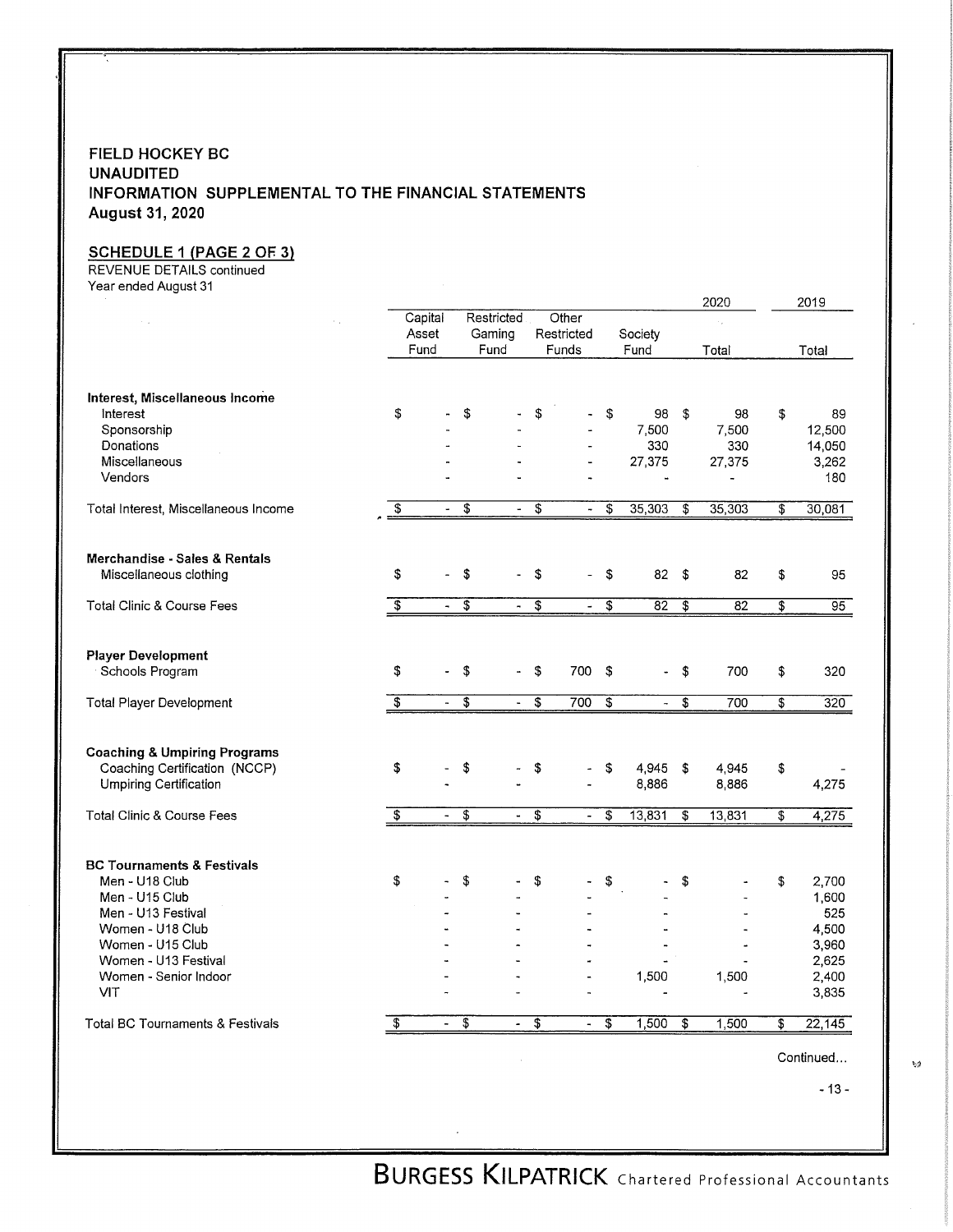$\hat{L}^{\pm}$  and

#### **SCHEDULE 1 {PAGE 3 OF 3}**

REVENUE DETAILS continued Year ended August 31

| Restricted<br>Capital<br>Society<br>Asset<br>Gaming<br>Restricted<br>Fund<br>Fund<br>Funds<br>Fund<br>Total<br>Total<br><b>Athlete Programs</b><br>\$<br>\$<br>\$<br>Men - T2C Regional Program<br>\$<br>20,554<br>\$<br>20,554<br>\$<br>21,415<br>20,670<br>20,670<br>23,905<br>Men - T2T Regional Program<br>ä,<br>Women - T2C Regional Program<br>66,695<br>66,695<br>61,025<br>Women - T2T Regional Program<br>70,330<br>70,330<br>51,303<br>L2T Development Program<br>1,950<br>FHBC Academy - NV<br>57,545<br>57,545<br>107,760<br>FHBC Academy - WV<br>28,504<br>7,209<br>7,209<br>Regional Clothing<br>3,870<br>243,003<br>\$<br>£.<br>\$<br>243,003<br>\$<br>299,732<br>\$<br>\$<br><b>Total Athlete Programs</b><br>$\blacksquare$<br>$\blacksquare$<br>$\overline{\phantom{a}}$<br><b>BC Teams</b><br>\$<br>Men - U23 Rams<br>\$<br>\$<br>\$<br>\$<br>\$<br>2,575<br>Men - U23 Lions<br>2,575<br>Men - U18 Rams<br>26,320<br>Men - U15 Rams<br>41.200<br>2,405<br>Women - U23 Rams<br>Women - U23 Lions<br>2,560<br>24,000<br>Women - U18 Rams<br>24,670<br>Women - U18 Stags<br>Woman - U18 Lions<br>27,280<br>39,200<br>Women - U15 Rams<br>Women - U15 Stags<br>38,480<br>Woman - U15 Lions<br>41,200<br>٠<br>\$<br>272,465<br><b>Total BC Teams</b><br>\$<br>\$<br>\$<br>\$<br>\$<br>$\blacksquare$<br>$\blacksquare$<br>$\overline{\phantom{a}}$<br>ä,<br>$\overline{\phantom{a}}$<br>Hosting<br>\$<br>\$<br>\$<br>FHC U18 National Championships<br>\$<br>\$<br>\$<br>12,785<br>FHC U23 National Championships<br>27,380<br>\$<br>$\overline{\mathfrak{s}}$<br>\$<br>$\overline{\mathcal{F}}$<br>\$<br>$\overline{\mathbf{s}}$<br>40,165<br><b>Total Hosting</b><br>$\blacksquare$<br>$\frac{1}{2}$<br>$\frac{1}{2}$<br>$\omega$ .<br>$\overline{\phantom{a}}$<br><b>Gaming Revenue</b><br>\$<br>\$155,000<br>155,000<br>\$<br>\$<br>\$<br>\$<br>155,000<br><b>Community Gaming Grant</b><br>11<br>$-11$<br>Interest<br>$12 \,$<br>\$155,011<br>\$<br>$\overline{\mathfrak{s}}$<br>155,011<br>\$<br>\$<br>\$<br>155,012<br><b>Total Gaming Revenue</b><br>$\blacksquare$<br>$\overline{\phantom{a}}$<br>$\overline{\phantom{a}}$ |  |  |       |  | 2020 | 2019 |
|---------------------------------------------------------------------------------------------------------------------------------------------------------------------------------------------------------------------------------------------------------------------------------------------------------------------------------------------------------------------------------------------------------------------------------------------------------------------------------------------------------------------------------------------------------------------------------------------------------------------------------------------------------------------------------------------------------------------------------------------------------------------------------------------------------------------------------------------------------------------------------------------------------------------------------------------------------------------------------------------------------------------------------------------------------------------------------------------------------------------------------------------------------------------------------------------------------------------------------------------------------------------------------------------------------------------------------------------------------------------------------------------------------------------------------------------------------------------------------------------------------------------------------------------------------------------------------------------------------------------------------------------------------------------------------------------------------------------------------------------------------------------------------------------------------------------------------------------------------------------------------------------------------------------------------------------------------------------------------------------------------------------------------------------------------------------------------------------------------------------------------------------------|--|--|-------|--|------|------|
|                                                                                                                                                                                                                                                                                                                                                                                                                                                                                                                                                                                                                                                                                                                                                                                                                                                                                                                                                                                                                                                                                                                                                                                                                                                                                                                                                                                                                                                                                                                                                                                                                                                                                                                                                                                                                                                                                                                                                                                                                                                                                                                                                   |  |  | Other |  |      |      |
|                                                                                                                                                                                                                                                                                                                                                                                                                                                                                                                                                                                                                                                                                                                                                                                                                                                                                                                                                                                                                                                                                                                                                                                                                                                                                                                                                                                                                                                                                                                                                                                                                                                                                                                                                                                                                                                                                                                                                                                                                                                                                                                                                   |  |  |       |  |      |      |
|                                                                                                                                                                                                                                                                                                                                                                                                                                                                                                                                                                                                                                                                                                                                                                                                                                                                                                                                                                                                                                                                                                                                                                                                                                                                                                                                                                                                                                                                                                                                                                                                                                                                                                                                                                                                                                                                                                                                                                                                                                                                                                                                                   |  |  |       |  |      |      |
|                                                                                                                                                                                                                                                                                                                                                                                                                                                                                                                                                                                                                                                                                                                                                                                                                                                                                                                                                                                                                                                                                                                                                                                                                                                                                                                                                                                                                                                                                                                                                                                                                                                                                                                                                                                                                                                                                                                                                                                                                                                                                                                                                   |  |  |       |  |      |      |
|                                                                                                                                                                                                                                                                                                                                                                                                                                                                                                                                                                                                                                                                                                                                                                                                                                                                                                                                                                                                                                                                                                                                                                                                                                                                                                                                                                                                                                                                                                                                                                                                                                                                                                                                                                                                                                                                                                                                                                                                                                                                                                                                                   |  |  |       |  |      |      |
|                                                                                                                                                                                                                                                                                                                                                                                                                                                                                                                                                                                                                                                                                                                                                                                                                                                                                                                                                                                                                                                                                                                                                                                                                                                                                                                                                                                                                                                                                                                                                                                                                                                                                                                                                                                                                                                                                                                                                                                                                                                                                                                                                   |  |  |       |  |      |      |
|                                                                                                                                                                                                                                                                                                                                                                                                                                                                                                                                                                                                                                                                                                                                                                                                                                                                                                                                                                                                                                                                                                                                                                                                                                                                                                                                                                                                                                                                                                                                                                                                                                                                                                                                                                                                                                                                                                                                                                                                                                                                                                                                                   |  |  |       |  |      |      |
|                                                                                                                                                                                                                                                                                                                                                                                                                                                                                                                                                                                                                                                                                                                                                                                                                                                                                                                                                                                                                                                                                                                                                                                                                                                                                                                                                                                                                                                                                                                                                                                                                                                                                                                                                                                                                                                                                                                                                                                                                                                                                                                                                   |  |  |       |  |      |      |
|                                                                                                                                                                                                                                                                                                                                                                                                                                                                                                                                                                                                                                                                                                                                                                                                                                                                                                                                                                                                                                                                                                                                                                                                                                                                                                                                                                                                                                                                                                                                                                                                                                                                                                                                                                                                                                                                                                                                                                                                                                                                                                                                                   |  |  |       |  |      |      |
|                                                                                                                                                                                                                                                                                                                                                                                                                                                                                                                                                                                                                                                                                                                                                                                                                                                                                                                                                                                                                                                                                                                                                                                                                                                                                                                                                                                                                                                                                                                                                                                                                                                                                                                                                                                                                                                                                                                                                                                                                                                                                                                                                   |  |  |       |  |      |      |
|                                                                                                                                                                                                                                                                                                                                                                                                                                                                                                                                                                                                                                                                                                                                                                                                                                                                                                                                                                                                                                                                                                                                                                                                                                                                                                                                                                                                                                                                                                                                                                                                                                                                                                                                                                                                                                                                                                                                                                                                                                                                                                                                                   |  |  |       |  |      |      |
|                                                                                                                                                                                                                                                                                                                                                                                                                                                                                                                                                                                                                                                                                                                                                                                                                                                                                                                                                                                                                                                                                                                                                                                                                                                                                                                                                                                                                                                                                                                                                                                                                                                                                                                                                                                                                                                                                                                                                                                                                                                                                                                                                   |  |  |       |  |      |      |
|                                                                                                                                                                                                                                                                                                                                                                                                                                                                                                                                                                                                                                                                                                                                                                                                                                                                                                                                                                                                                                                                                                                                                                                                                                                                                                                                                                                                                                                                                                                                                                                                                                                                                                                                                                                                                                                                                                                                                                                                                                                                                                                                                   |  |  |       |  |      |      |
|                                                                                                                                                                                                                                                                                                                                                                                                                                                                                                                                                                                                                                                                                                                                                                                                                                                                                                                                                                                                                                                                                                                                                                                                                                                                                                                                                                                                                                                                                                                                                                                                                                                                                                                                                                                                                                                                                                                                                                                                                                                                                                                                                   |  |  |       |  |      |      |
|                                                                                                                                                                                                                                                                                                                                                                                                                                                                                                                                                                                                                                                                                                                                                                                                                                                                                                                                                                                                                                                                                                                                                                                                                                                                                                                                                                                                                                                                                                                                                                                                                                                                                                                                                                                                                                                                                                                                                                                                                                                                                                                                                   |  |  |       |  |      |      |
|                                                                                                                                                                                                                                                                                                                                                                                                                                                                                                                                                                                                                                                                                                                                                                                                                                                                                                                                                                                                                                                                                                                                                                                                                                                                                                                                                                                                                                                                                                                                                                                                                                                                                                                                                                                                                                                                                                                                                                                                                                                                                                                                                   |  |  |       |  |      |      |
|                                                                                                                                                                                                                                                                                                                                                                                                                                                                                                                                                                                                                                                                                                                                                                                                                                                                                                                                                                                                                                                                                                                                                                                                                                                                                                                                                                                                                                                                                                                                                                                                                                                                                                                                                                                                                                                                                                                                                                                                                                                                                                                                                   |  |  |       |  |      |      |
|                                                                                                                                                                                                                                                                                                                                                                                                                                                                                                                                                                                                                                                                                                                                                                                                                                                                                                                                                                                                                                                                                                                                                                                                                                                                                                                                                                                                                                                                                                                                                                                                                                                                                                                                                                                                                                                                                                                                                                                                                                                                                                                                                   |  |  |       |  |      |      |
|                                                                                                                                                                                                                                                                                                                                                                                                                                                                                                                                                                                                                                                                                                                                                                                                                                                                                                                                                                                                                                                                                                                                                                                                                                                                                                                                                                                                                                                                                                                                                                                                                                                                                                                                                                                                                                                                                                                                                                                                                                                                                                                                                   |  |  |       |  |      |      |
|                                                                                                                                                                                                                                                                                                                                                                                                                                                                                                                                                                                                                                                                                                                                                                                                                                                                                                                                                                                                                                                                                                                                                                                                                                                                                                                                                                                                                                                                                                                                                                                                                                                                                                                                                                                                                                                                                                                                                                                                                                                                                                                                                   |  |  |       |  |      |      |
|                                                                                                                                                                                                                                                                                                                                                                                                                                                                                                                                                                                                                                                                                                                                                                                                                                                                                                                                                                                                                                                                                                                                                                                                                                                                                                                                                                                                                                                                                                                                                                                                                                                                                                                                                                                                                                                                                                                                                                                                                                                                                                                                                   |  |  |       |  |      |      |
|                                                                                                                                                                                                                                                                                                                                                                                                                                                                                                                                                                                                                                                                                                                                                                                                                                                                                                                                                                                                                                                                                                                                                                                                                                                                                                                                                                                                                                                                                                                                                                                                                                                                                                                                                                                                                                                                                                                                                                                                                                                                                                                                                   |  |  |       |  |      |      |
|                                                                                                                                                                                                                                                                                                                                                                                                                                                                                                                                                                                                                                                                                                                                                                                                                                                                                                                                                                                                                                                                                                                                                                                                                                                                                                                                                                                                                                                                                                                                                                                                                                                                                                                                                                                                                                                                                                                                                                                                                                                                                                                                                   |  |  |       |  |      |      |
|                                                                                                                                                                                                                                                                                                                                                                                                                                                                                                                                                                                                                                                                                                                                                                                                                                                                                                                                                                                                                                                                                                                                                                                                                                                                                                                                                                                                                                                                                                                                                                                                                                                                                                                                                                                                                                                                                                                                                                                                                                                                                                                                                   |  |  |       |  |      |      |
|                                                                                                                                                                                                                                                                                                                                                                                                                                                                                                                                                                                                                                                                                                                                                                                                                                                                                                                                                                                                                                                                                                                                                                                                                                                                                                                                                                                                                                                                                                                                                                                                                                                                                                                                                                                                                                                                                                                                                                                                                                                                                                                                                   |  |  |       |  |      |      |
|                                                                                                                                                                                                                                                                                                                                                                                                                                                                                                                                                                                                                                                                                                                                                                                                                                                                                                                                                                                                                                                                                                                                                                                                                                                                                                                                                                                                                                                                                                                                                                                                                                                                                                                                                                                                                                                                                                                                                                                                                                                                                                                                                   |  |  |       |  |      |      |
|                                                                                                                                                                                                                                                                                                                                                                                                                                                                                                                                                                                                                                                                                                                                                                                                                                                                                                                                                                                                                                                                                                                                                                                                                                                                                                                                                                                                                                                                                                                                                                                                                                                                                                                                                                                                                                                                                                                                                                                                                                                                                                                                                   |  |  |       |  |      |      |
|                                                                                                                                                                                                                                                                                                                                                                                                                                                                                                                                                                                                                                                                                                                                                                                                                                                                                                                                                                                                                                                                                                                                                                                                                                                                                                                                                                                                                                                                                                                                                                                                                                                                                                                                                                                                                                                                                                                                                                                                                                                                                                                                                   |  |  |       |  |      |      |
|                                                                                                                                                                                                                                                                                                                                                                                                                                                                                                                                                                                                                                                                                                                                                                                                                                                                                                                                                                                                                                                                                                                                                                                                                                                                                                                                                                                                                                                                                                                                                                                                                                                                                                                                                                                                                                                                                                                                                                                                                                                                                                                                                   |  |  |       |  |      |      |
|                                                                                                                                                                                                                                                                                                                                                                                                                                                                                                                                                                                                                                                                                                                                                                                                                                                                                                                                                                                                                                                                                                                                                                                                                                                                                                                                                                                                                                                                                                                                                                                                                                                                                                                                                                                                                                                                                                                                                                                                                                                                                                                                                   |  |  |       |  |      |      |
|                                                                                                                                                                                                                                                                                                                                                                                                                                                                                                                                                                                                                                                                                                                                                                                                                                                                                                                                                                                                                                                                                                                                                                                                                                                                                                                                                                                                                                                                                                                                                                                                                                                                                                                                                                                                                                                                                                                                                                                                                                                                                                                                                   |  |  |       |  |      |      |
|                                                                                                                                                                                                                                                                                                                                                                                                                                                                                                                                                                                                                                                                                                                                                                                                                                                                                                                                                                                                                                                                                                                                                                                                                                                                                                                                                                                                                                                                                                                                                                                                                                                                                                                                                                                                                                                                                                                                                                                                                                                                                                                                                   |  |  |       |  |      |      |
|                                                                                                                                                                                                                                                                                                                                                                                                                                                                                                                                                                                                                                                                                                                                                                                                                                                                                                                                                                                                                                                                                                                                                                                                                                                                                                                                                                                                                                                                                                                                                                                                                                                                                                                                                                                                                                                                                                                                                                                                                                                                                                                                                   |  |  |       |  |      |      |

 $-14 \frac{1}{2}$   $\frac{69}{2}$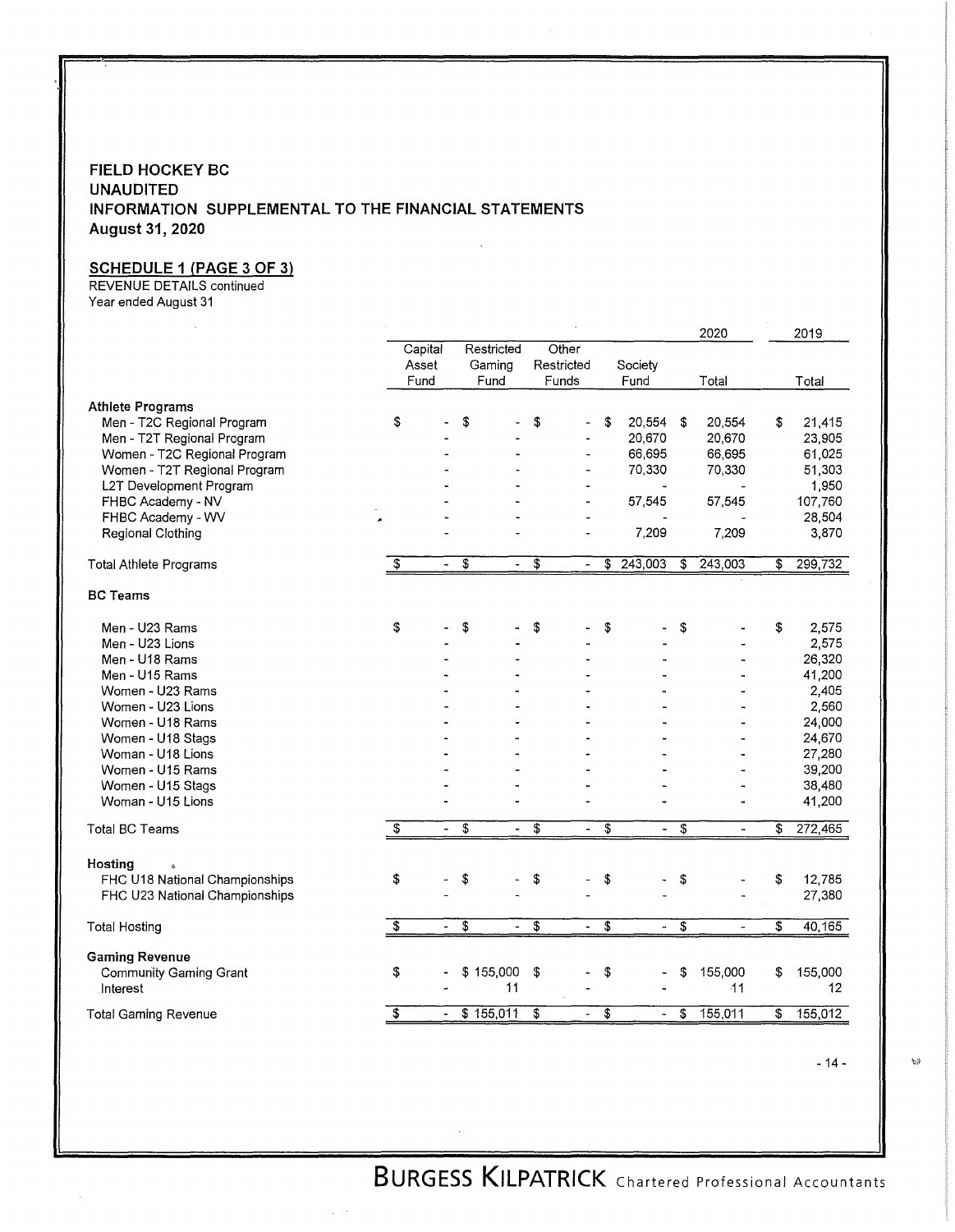# **SCHEDULE 2 {PAGE 1 OF 3}**

EXPENSE DETAilS continued Year ended August 31

| $\mathcal{L} \rightarrow \mathcal{L}$ |                 |                       |    |                |                          |               |       | 2020    | 2019          |  |
|---------------------------------------|-----------------|-----------------------|----|----------------|--------------------------|---------------|-------|---------|---------------|--|
|                                       |                 | Capital               |    | Restricted     | Other                    |               |       |         |               |  |
|                                       | Asset           |                       |    | Gaming         | Restricted               | Society       |       |         |               |  |
|                                       |                 | Fund                  |    |                | Funds                    | Fund          | Total |         | Total         |  |
|                                       |                 |                       |    |                |                          |               |       |         |               |  |
| <b>Membership fees</b>                |                 |                       |    |                |                          |               |       |         |               |  |
| FHC fees                              | \$              | ÷,                    | \$ |                | \$                       | \$<br>95,843  | \$    | 95,843  | \$<br>130,310 |  |
| FHC service charges                   |                 | $\blacksquare$        |    |                |                          | 1,588         |       | 1,588   | 1,646         |  |
| Total Membership fees                 | \$              | $\blacksquare$        | \$ | $\blacksquare$ | \$<br>$\omega$           | \$<br>97,431  | \$    | 97,431  | \$<br>131,956 |  |
|                                       |                 |                       |    |                |                          |               |       |         |               |  |
| <b>Administrative expenses</b>        |                 |                       |    |                |                          |               |       |         |               |  |
| Awards (volunteer recognition)        | \$              |                       | \$ |                | \$                       | \$<br>7,451   | \$    | 7,451   | \$<br>6,480   |  |
| Bank & finance charges                |                 |                       |    |                |                          | 295           |       | 295     | 35            |  |
| Cornershot                            |                 |                       |    |                |                          | 1,132         |       | 1,132   | 1,244         |  |
| Credit card fees                      |                 |                       |    |                |                          | 2,148         |       | 2,148   | 2,232         |  |
| Directors & Offficers insurance       |                 |                       |    |                |                          | 1,561         |       | 1,561   |               |  |
| Donations                             |                 |                       |    |                |                          | 630           |       | 630     | 10,800        |  |
| Dues & subscriptions                  |                 |                       |    |                |                          | 6,033         |       | 6,033   | 1,615         |  |
| Equipment                             |                 |                       |    |                |                          | 884           |       | 884     | 347           |  |
| <b>FHBC Foundation Bursaries</b>      |                 |                       |    |                |                          | 200           |       | 200     | 3,750         |  |
| Internet                              |                 |                       |    |                |                          | 1,782         |       | 1,782   | 812           |  |
| Meetings FHBC                         |                 |                       |    |                |                          | 4,480         |       | 4,480   | 3,148         |  |
| <b>FHC</b>                            |                 |                       |    |                |                          | 133           |       | 133     | 261           |  |
| Miscellaneous                         |                 |                       |    | $\overline{a}$ | 2,000                    | 5,297         |       | 7,297   | 2,980         |  |
| Office expenses                       |                 |                       |    |                |                          | 3,406         |       | 3,406   | 7,497         |  |
| Office furniture & equipment          |                 |                       |    |                |                          | 493           |       | 493     | 1,943         |  |
| Office insurance                      |                 |                       |    |                |                          | 3,301         |       | 3,301   | 1,103         |  |
| Office relocation                     |                 |                       |    |                | $\overline{\phantom{a}}$ | 22,175        |       | 22,175  |               |  |
| Postage                               |                 |                       |    |                | $\blacksquare$           | 411           |       | 411     | 495           |  |
| Professional services                 |                 |                       |    |                |                          | 13,319        |       | 13,319  | 12,365        |  |
| Professional services - website       |                 |                       |    |                |                          | 2,797         |       | 2,797   | 3,271         |  |
| Rent<br>$\ddot{\mathbf{v}}$           |                 |                       |    |                |                          | 70,649        |       | 70,649  | 63,956        |  |
| Rent - locker                         |                 |                       |    |                | $\ddot{ }$               | 10,161        |       | 10,161  | 8,820         |  |
| Telephone                             |                 |                       |    |                |                          | 6,472         |       | 6,472   | 5,633         |  |
| Vehicle expense                       |                 |                       |    |                | $\blacksquare$           | 2,637         |       | 2,637   | 2,917         |  |
| Website                               |                 |                       |    |                |                          | 1,259         |       | 1,259   | 1,595         |  |
| <b>Total Administrative expenses</b>  | $\overline{\$}$ | $\tilde{\phantom{a}}$ | \$ | $\blacksquare$ | \$<br>2,000              | \$<br>169,106 | \$    | 171,106 | \$<br>143,299 |  |

Continued...

- 15 -

 $59$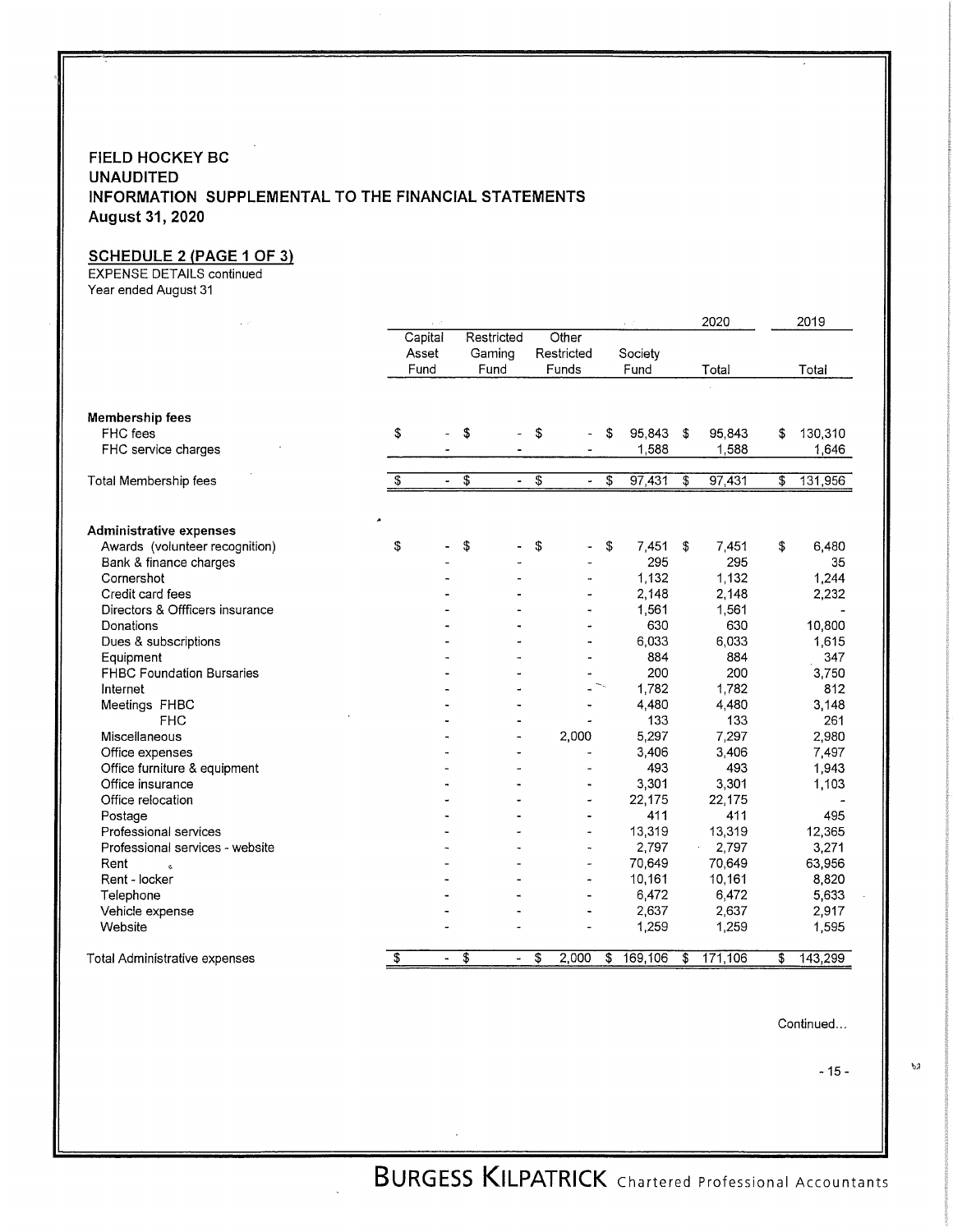# **SCHEDULE 2 {PAGE 2 OF 3}**

EXPENSE DETAILS continued Year ended August 31

|                                                     |                         |                          |                         |                          |    |                       |               |                |     | 2020         |                 | 2019      |
|-----------------------------------------------------|-------------------------|--------------------------|-------------------------|--------------------------|----|-----------------------|---------------|----------------|-----|--------------|-----------------|-----------|
|                                                     |                         | Capital                  |                         | Restricted               |    | Other                 |               |                |     |              |                 |           |
|                                                     |                         | Asset                    |                         | Gaming                   |    | Restricted            |               | Society        |     |              |                 |           |
|                                                     |                         | Fund                     |                         | Fund                     |    | Funds                 |               | Fund           |     | Total        |                 | Total     |
|                                                     |                         |                          |                         |                          |    |                       |               |                |     |              |                 |           |
| <b>Staff expenses</b>                               |                         |                          |                         |                          |    |                       |               |                |     |              |                 |           |
| Salaried staff                                      | \$                      |                          | \$                      | 81,000                   | \$ | 22,198                | \$            | 297,256        | \$  | 400,454      |                 | 381,333   |
| Regional Centre Coaches - Lower Mainland            |                         |                          |                         |                          |    |                       |               |                |     |              |                 | 39,498    |
| Regional Centre Coaches - Victoria                  |                         |                          |                         |                          |    |                       |               | 22,658         |     | 22,658       |                 | 21,356    |
| Staff & payroll expenses                            |                         |                          |                         |                          |    |                       |               | 1,638          |     | 1,638        |                 | 1,752     |
| Professional Development                            |                         |                          |                         |                          |    |                       |               | 1,354          |     | 1,354        |                 |           |
| <b>Total Staff expenses</b>                         | \$                      | $\overline{\phantom{a}}$ | \$                      | 81,000                   | \$ | 22,198                | \$            | 322,906        | \$  | 426,104      | \$              | 443,939   |
|                                                     |                         |                          |                         |                          |    |                       |               |                |     |              |                 |           |
| Merchandise expenses                                |                         |                          |                         |                          |    |                       |               |                |     |              |                 |           |
| Miscellaneous clothing                              | \$                      |                          | \$                      |                          | \$ |                       | \$            | 1              | \$  | $\mathbf{1}$ | \$              | 31        |
| Total Merchandise expenses                          | \$                      | $\omega_{\rm c}$         | \$                      | $\omega$ .               | \$ | $\rightarrow$         | \$            | $\mathbf{1}$   | \$  | $\mathbf{1}$ | \$              | 31        |
|                                                     |                         |                          |                         |                          |    |                       |               |                |     |              |                 |           |
| <b>Team &amp; Technical expenses</b>                |                         |                          |                         |                          |    |                       |               |                |     |              |                 |           |
| Technical equipment                                 | \$                      |                          | \$                      |                          | \$ |                       | \$            |                | \$  |              | \$              | 268       |
| Medical supplies                                    |                         |                          |                         |                          |    |                       |               |                |     |              |                 | 59        |
|                                                     |                         |                          |                         |                          |    |                       |               |                |     |              |                 |           |
| Total Team & Technical expenses                     | $\overline{\mathbf{f}}$ | $\blacksquare$           | $\overline{\mathbb{S}}$ | $\overline{\phantom{a}}$ | \$ | $\tilde{\phantom{a}}$ | $\sqrt[6]{3}$ | $\blacksquare$ | \$  |              | $\overline{\$}$ | 327       |
|                                                     |                         |                          |                         |                          |    |                       |               |                |     |              |                 |           |
| <b>Player Development Programs</b>                  |                         |                          |                         |                          |    |                       |               |                |     |              |                 |           |
| Athlete IPS Support - Provincial                    | \$                      |                          | \$                      |                          | S  | 1,156 \$              |               |                | \$  | 1,156        | \$              | 36,379    |
| Athlete IPS Support - Regional                      |                         |                          |                         |                          |    | 3,763                 |               |                |     | 3,763        |                 | 3,627     |
| Bi-Lateral program (Schools)                        |                         |                          |                         |                          |    | 700                   |               |                |     | 700          |                 | 1,594     |
|                                                     |                         |                          |                         |                          |    |                       |               |                |     |              |                 |           |
| <b>Total Player Development Programs</b>            | \$                      | $\overline{\phantom{a}}$ | \$                      | $\blacksquare$           | \$ | 5,619                 | \$            | $\frac{1}{2}$  | \$  | 5,619        | \$              | 41,600    |
|                                                     |                         |                          |                         |                          |    |                       |               |                |     |              |                 |           |
| <b>Coaching programs</b><br>Coaching Seminar (NCCP) | \$                      |                          | \$                      |                          | \$ |                       | \$            | 1,643          | -\$ | 1,643        | \$              |           |
|                                                     |                         |                          |                         |                          |    |                       |               | 676            |     |              |                 |           |
| Coach Development                                   |                         |                          |                         | 1,310                    |    |                       |               |                |     | 1,986        |                 | 7,732     |
| Provincial Coach Education                          |                         |                          |                         |                          |    |                       |               | 2,626          |     | 2,626        |                 | 1,917     |
| <b>Total Coaching programs</b>                      | \$                      | $\blacksquare$           | \$                      | 1,310                    | \$ | $\blacksquare$        | \$            | 4,945          | \$  | 6,255        | \$              | 9,649     |
|                                                     |                         |                          |                         |                          |    |                       |               |                |     |              |                 |           |
| <b>Umpiring programs</b>                            |                         |                          |                         |                          |    |                       |               |                |     |              |                 |           |
| <b>Umpire Certification</b>                         | \$                      |                          | \$                      |                          | \$ |                       | \$            | 2,674          | \$  | 2,674        | \$              | 2,695     |
| Umpire Development                                  |                         |                          |                         | 7,673                    |    |                       |               | 152            |     | 7,825        |                 | 10,075    |
| <b>Total Umpiring programs</b>                      | \$                      | $\bullet$                | \$                      | 7,673                    | \$ | $\blacksquare$        | \$            | 2,826          | \$  | 10,499       | \$              | 12,770    |
|                                                     |                         |                          |                         |                          |    |                       |               |                |     |              |                 | Continued |
|                                                     |                         |                          |                         |                          |    |                       |               |                |     |              |                 |           |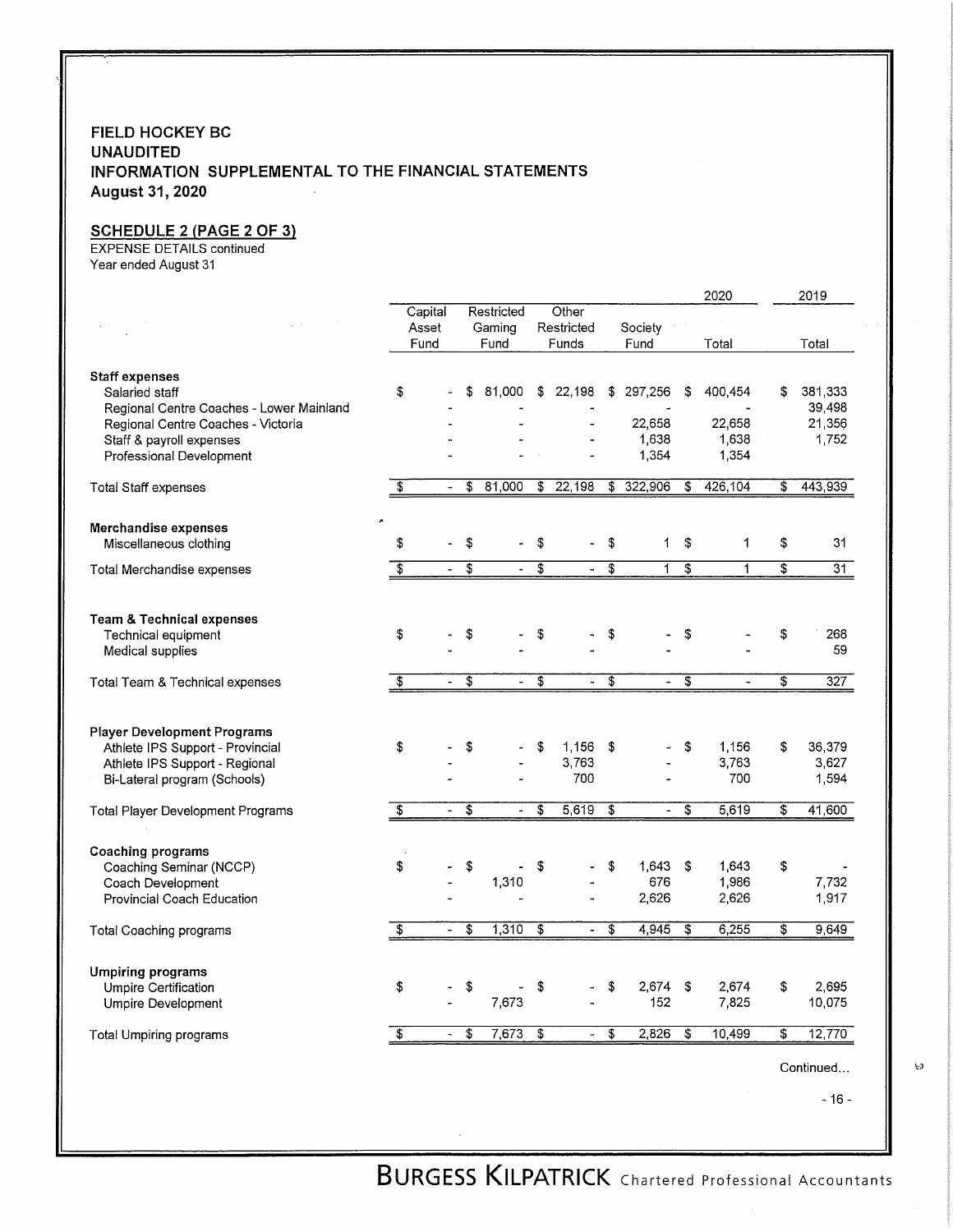# **SCHEDULE 2 {PAGE 3 OF 3}**

EXPENSE DETAILS continued Year ended August 31

| Capital<br>Asset<br>\$<br>\$ | Fund -                         | \$<br>Restricted<br>Gaming<br>Fund | Restricted<br>Funds<br>\$                | Other                    | \$                       | Society<br>Fund | \$                                                          | Total  | \$                                                       | Total<br>4,636<br>3,090<br>220<br>7,076 |
|------------------------------|--------------------------------|------------------------------------|------------------------------------------|--------------------------|--------------------------|-----------------|-------------------------------------------------------------|--------|----------------------------------------------------------|-----------------------------------------|
|                              |                                |                                    |                                          |                          |                          |                 |                                                             |        |                                                          |                                         |
|                              |                                |                                    |                                          |                          |                          |                 |                                                             |        |                                                          |                                         |
|                              |                                |                                    |                                          |                          |                          |                 |                                                             |        |                                                          |                                         |
|                              |                                |                                    |                                          |                          |                          |                 |                                                             |        |                                                          |                                         |
|                              |                                |                                    |                                          |                          |                          |                 |                                                             |        |                                                          |                                         |
|                              |                                |                                    |                                          |                          |                          |                 |                                                             |        |                                                          |                                         |
|                              |                                |                                    |                                          |                          |                          |                 |                                                             |        |                                                          |                                         |
|                              |                                |                                    |                                          |                          |                          |                 |                                                             |        |                                                          |                                         |
|                              |                                |                                    |                                          |                          |                          |                 |                                                             |        |                                                          |                                         |
|                              |                                |                                    |                                          |                          |                          |                 |                                                             |        |                                                          | 5,393                                   |
|                              |                                |                                    |                                          |                          |                          |                 |                                                             |        |                                                          | 2,016                                   |
|                              |                                |                                    |                                          |                          |                          | 1,572           |                                                             | 1,572  |                                                          | 1,902                                   |
|                              |                                |                                    |                                          |                          |                          |                 |                                                             |        |                                                          | 941                                     |
|                              |                                |                                    |                                          |                          |                          |                 |                                                             |        |                                                          | 3,835                                   |
|                              |                                |                                    |                                          |                          |                          |                 |                                                             |        |                                                          |                                         |
|                              | $\frac{1}{2}$                  | \$<br>$\sim$                       | \$                                       | $\blacksquare$           | \$                       | 1,572           | \$                                                          | 1,572  | \$                                                       | 29,109                                  |
|                              |                                |                                    |                                          |                          |                          |                 |                                                             |        |                                                          |                                         |
| \$                           |                                | \$<br>1,509                        | - \$                                     | $\blacksquare$           | \$                       | 20,059 \$       |                                                             | 21,568 | \$                                                       | 24,668                                  |
|                              |                                |                                    |                                          |                          |                          |                 |                                                             |        |                                                          | 27,109                                  |
|                              |                                |                                    |                                          |                          |                          |                 |                                                             |        |                                                          |                                         |
|                              |                                |                                    |                                          |                          |                          |                 |                                                             |        |                                                          | 67,658                                  |
|                              |                                |                                    |                                          |                          |                          |                 |                                                             |        |                                                          | 57,792                                  |
|                              |                                |                                    |                                          |                          |                          |                 |                                                             |        |                                                          | 1,839                                   |
|                              |                                |                                    |                                          |                          |                          |                 |                                                             |        |                                                          | 107,224                                 |
|                              |                                |                                    |                                          |                          |                          |                 |                                                             |        |                                                          | 28,504                                  |
|                              |                                |                                    |                                          |                          |                          |                 |                                                             |        |                                                          | 3,575                                   |
|                              | $\sim$                         | \$                                 | -\$                                      | $\overline{\phantom{a}}$ |                          |                 | -5                                                          |        |                                                          | 318,369                                 |
|                              |                                |                                    |                                          |                          |                          |                 |                                                             |        |                                                          |                                         |
|                              |                                |                                    |                                          |                          |                          |                 |                                                             |        |                                                          |                                         |
|                              |                                |                                    |                                          |                          |                          |                 |                                                             |        |                                                          | 3,201                                   |
|                              |                                |                                    |                                          |                          |                          |                 |                                                             |        |                                                          | 3,089                                   |
|                              |                                |                                    |                                          |                          |                          |                 |                                                             |        |                                                          | 27,136                                  |
|                              |                                |                                    |                                          |                          |                          |                 |                                                             |        |                                                          | 42,264                                  |
|                              |                                |                                    |                                          |                          |                          |                 |                                                             |        |                                                          | 2,808                                   |
|                              |                                |                                    |                                          |                          |                          |                 |                                                             |        |                                                          | 4,940                                   |
|                              |                                |                                    |                                          |                          |                          |                 |                                                             |        |                                                          | 25,368                                  |
|                              |                                |                                    |                                          |                          |                          |                 |                                                             |        |                                                          | 26,981                                  |
|                              |                                |                                    |                                          |                          |                          |                 |                                                             |        |                                                          |                                         |
|                              |                                |                                    |                                          |                          |                          |                 |                                                             |        |                                                          | 26,800                                  |
|                              |                                |                                    |                                          |                          |                          |                 |                                                             |        |                                                          | 40,250                                  |
|                              |                                |                                    |                                          |                          |                          |                 |                                                             |        |                                                          | 39,487                                  |
|                              |                                |                                    |                                          |                          |                          |                 |                                                             |        |                                                          | 42,234                                  |
|                              |                                |                                    |                                          |                          |                          |                 |                                                             |        |                                                          |                                         |
|                              | $\overline{\mathcal{F}}$<br>\$ | \$                                 | 1,383<br>4,215<br>4,458<br>370<br>11,935 | \$                       | $\overline{\phantom{a}}$ | \$<br>\$        | 19,971<br>65,533<br>69,408<br>57,401<br>7,168<br>\$ 239,540 | \$     | 21,354<br>69,748<br>73,866<br>57,771<br>7,168<br>251,475 | \$<br>\$                                |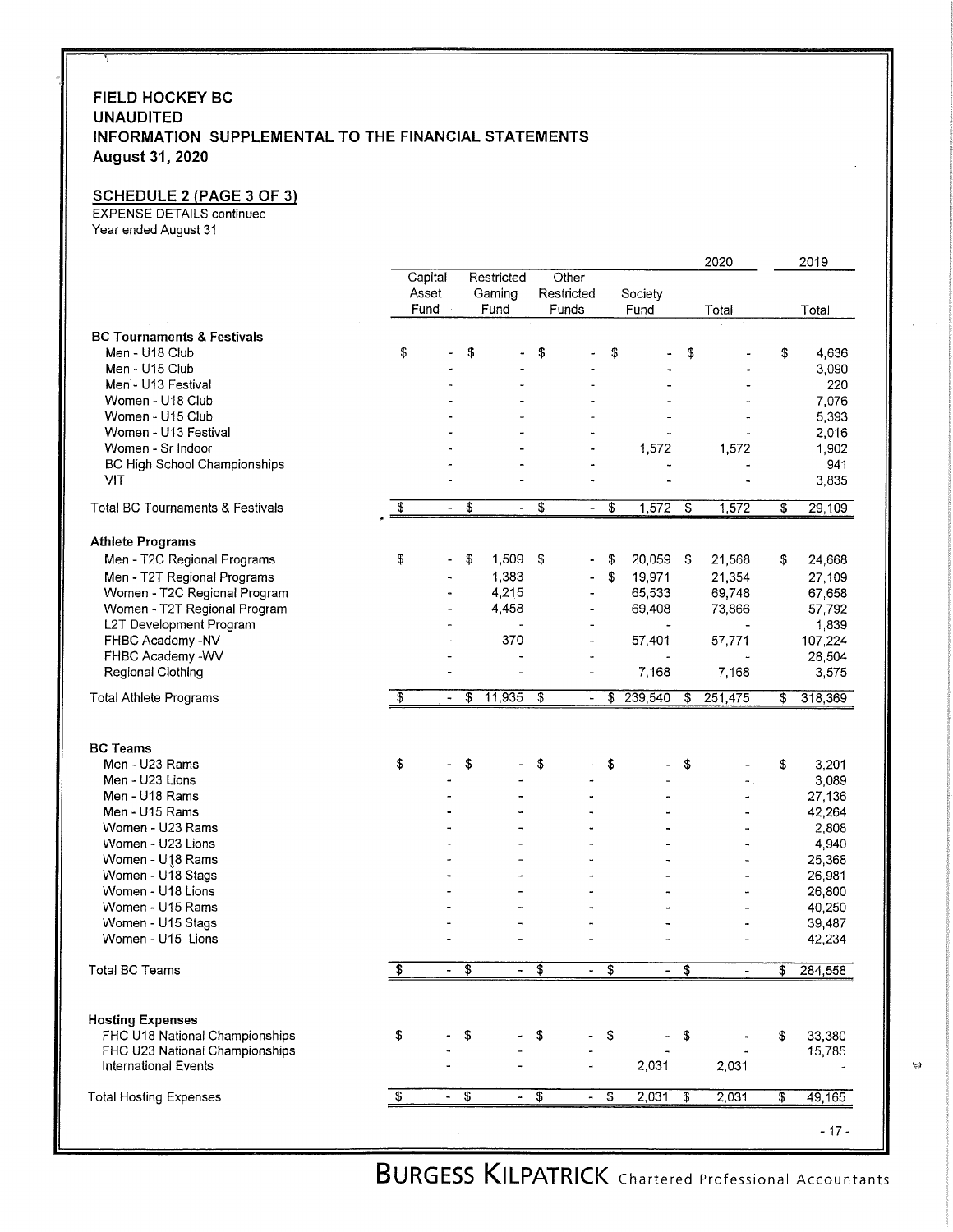### **SCHEDULE** 3

COMPONENTS OF REVENUE AND EXPENSES FOR COACH, OFFICIAL AND ATHLETE PROGRAMS Year ended August 31, 2020

|                                                                   | Revenue |         |    |        |    |         | <b>Expenses</b> |         |    |           |         |         |     | <b>Net</b>   |  |
|-------------------------------------------------------------------|---------|---------|----|--------|----|---------|-----------------|---------|----|-----------|---------|---------|-----|--------------|--|
|                                                                   |         | General |    | Gaming |    | Total   |                 | General |    | Gaming    |         | Total   |     |              |  |
| <b>Player Development Programs</b>                                |         |         |    |        |    |         |                 |         |    |           |         |         |     |              |  |
| Bi-Lateral Schools Program                                        | \$      | 700     | \$ |        | \$ | 700     | \$              | 700     | \$ |           | \$      | 700     | \$  |              |  |
| <b>Total Player Development Programs</b>                          | \$.     | 700     | F  |        | S  | 700     | 35              | 700     | Ŧ  |           |         | 700     | 3   |              |  |
| <b>Coaching Programs</b>                                          |         |         |    |        |    |         |                 |         |    |           |         |         |     |              |  |
| <b>Coaching Development</b>                                       | \$      | 560     | \$ | 1,310  | \$ | 1,870   | \$              | 560     | \$ | 1,310     | \$      | 1.870   | \$  |              |  |
|                                                                   |         | 88      |    |        |    | 88      |                 | 88      |    |           |         | 88      |     |              |  |
| <b>Coaching Resources</b>                                         |         | 1,643   |    |        |    | 1.643   |                 | 1,643   |    |           |         | 1.643   |     |              |  |
| <b>NCCP Courses</b><br><b>Provincial Coach Education Courses</b>  |         | 2.626   |    |        |    | 2.626   |                 | 2,626   |    |           |         | 2.626   |     |              |  |
|                                                                   |         | 28      |    |        |    | 28      |                 | 28      |    |           |         | 28      |     |              |  |
| Resource Development (NCCP-PCE)<br><b>Total Coaching Programs</b> | ъ       | 4,945   | £. | 1.310  | ä, | 6,255   | S               | 4,945   | S. | 1,310     | S.      | 6,255   | S.  |              |  |
|                                                                   |         |         |    |        |    |         |                 |         |    |           |         |         |     |              |  |
| <b>Umpiring Programs</b>                                          |         |         |    |        |    |         |                 |         |    |           |         |         |     |              |  |
| <b>Umpiring Certification</b>                                     | \$      | 8.734   | \$ |        | \$ | 8,734   | \$              | 2,674   | \$ |           | \$      | 2.674   | \$  | 6.060        |  |
| Umpire Development                                                |         | 152     |    | 7.673  |    | 7,825   |                 | 152     |    | 7,673     |         | 7,825   |     |              |  |
| <b>Total Umpiring Programs</b>                                    | Ъ       | 8.886   | T  | 7.673  | S  | 16,559  | 35              | 2,826   | S  | 7.673     | T       | 10,499  | -35 | 6,060        |  |
|                                                                   |         |         |    |        |    |         |                 |         |    |           |         |         |     |              |  |
|                                                                   |         |         |    |        |    |         |                 |         |    |           |         |         |     |              |  |
| <b>BC Tournaments &amp; Festivals</b><br>Women - Senior Indoor    |         | 1,500   | \$ |        | \$ | 1.500   | \$              | 1.573   | \$ |           |         | 1,573   |     |              |  |
| <b>Total BC Tournaments &amp; Festivals</b>                       | \$      | 1.500   | т  |        |    | 1.500   |                 | 1,573   | Ŧ  |           | \$<br>Т | 1,573   | -56 | (73)<br>(73) |  |
|                                                                   |         |         |    |        |    |         |                 |         |    |           |         |         |     |              |  |
| <b>Athlete Programs</b>                                           |         |         |    |        |    |         |                 |         |    |           |         |         |     |              |  |
| Men - Reg T2C                                                     | \$      | 20.554  | \$ | 1,509  | \$ | 22,063  | \$              | 20.059  | \$ | 1,509     | \$      | 21,568  | \$  | 495          |  |
| Men - Reg T2T                                                     |         | 20,670  |    | 1,383  |    | 22,053  |                 | 19,971  |    | 1,383     |         | 21,354  |     | 699          |  |
| Women - Regional T2C                                              |         | 66,695  |    | 4,215  |    | 70,910  |                 | 65,533  |    | $4.215 -$ |         | 69,748  |     | 1.162        |  |
| Women - Regional T2T                                              |         | 70,330  |    | 4,458  |    | 74,788  |                 | 69,408  |    | 4,458     |         | 73,866  |     | 922          |  |
| FHBC Academy - NV                                                 |         | 57,545  |    | 370    |    | 57,915  |                 | 57,401  |    | 370       |         | 57,771  |     | 144          |  |
| Regional Clothing                                                 |         | 7.209   |    |        |    | 7,209   |                 | 7.168   |    |           |         | 7.168   |     | 41           |  |
| <b>Total Athlete Programs</b>                                     |         | 243,003 |    | 11,935 |    | 254,938 |                 | 239,540 |    | 11,935    |         | 251,475 |     | 3,463        |  |
|                                                                   |         |         |    |        |    |         |                 |         |    |           |         |         |     |              |  |
| Hosting<br>Men's Olympic Qualifier                                | \$      |         | \$ |        | S  |         | \$              | 2,031   | \$ |           | \$      | 2.031   | S   | (2,031)      |  |
| <b>Total Hosting</b>                                              | ᢌ       |         | 2  |        | Ŧ  |         | Ŧ               | 2.031   | 25 |           | τ       | 2,031   | Ŧ   | (2,031)      |  |
|                                                                   |         |         |    |        |    |         |                 |         |    |           |         |         |     |              |  |

- 18-

 $\forall 2$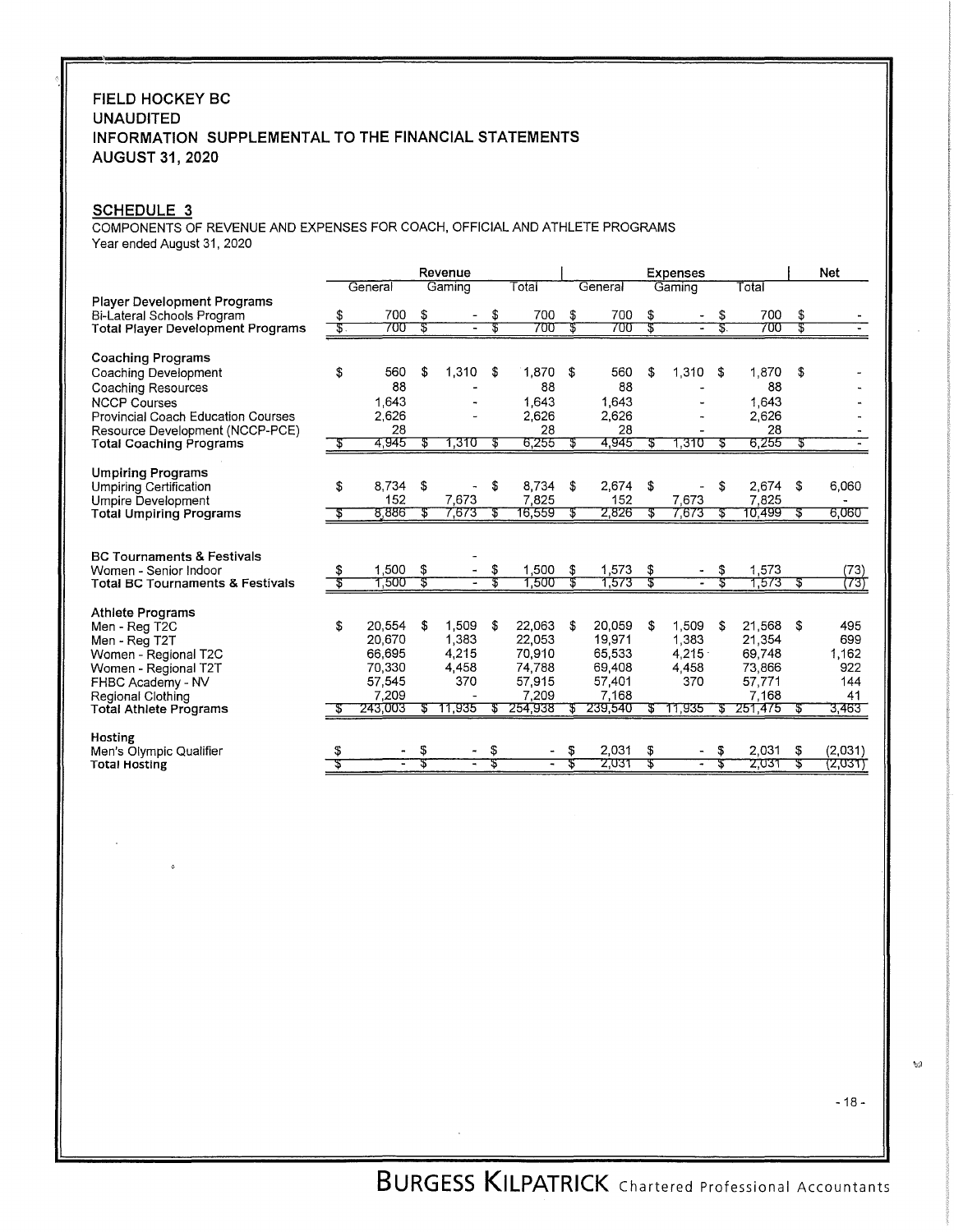# **SCHEDULE 4 {PAGE 1 OF 2}**

DEFERRED CONTRIBUTIONS AND RESERVE FUNDS

Year ended August 31

| Regional Centre for Sport Development - Victoria<br>Opening balance<br>\$<br>\$<br>8,000<br>8,000<br>Add revenue<br>10,000<br>(10,000)<br>Less expenses<br>¥,<br>8,000<br>Closing balance<br>8,000<br>Regional Centre for Sport Development - Lower Mainland<br>8,000<br>Opening balance<br>8,000<br>Add revenue<br>10,000<br>Less expenses<br>(10,000)<br>8,000<br>Closing balance<br>8,000<br><b>FHBC Schools Program</b><br>Opening balance<br>9,531<br>9,531<br>9,531<br>9,531<br>Closing balance |
|-------------------------------------------------------------------------------------------------------------------------------------------------------------------------------------------------------------------------------------------------------------------------------------------------------------------------------------------------------------------------------------------------------------------------------------------------------------------------------------------------------|
|                                                                                                                                                                                                                                                                                                                                                                                                                                                                                                       |
|                                                                                                                                                                                                                                                                                                                                                                                                                                                                                                       |
|                                                                                                                                                                                                                                                                                                                                                                                                                                                                                                       |
|                                                                                                                                                                                                                                                                                                                                                                                                                                                                                                       |
|                                                                                                                                                                                                                                                                                                                                                                                                                                                                                                       |
|                                                                                                                                                                                                                                                                                                                                                                                                                                                                                                       |
|                                                                                                                                                                                                                                                                                                                                                                                                                                                                                                       |
|                                                                                                                                                                                                                                                                                                                                                                                                                                                                                                       |
|                                                                                                                                                                                                                                                                                                                                                                                                                                                                                                       |
|                                                                                                                                                                                                                                                                                                                                                                                                                                                                                                       |
|                                                                                                                                                                                                                                                                                                                                                                                                                                                                                                       |
|                                                                                                                                                                                                                                                                                                                                                                                                                                                                                                       |
| Coach Mentorship Program                                                                                                                                                                                                                                                                                                                                                                                                                                                                              |
| 1,801<br>Opening balance<br>1,801                                                                                                                                                                                                                                                                                                                                                                                                                                                                     |
| 1,801<br>1,801<br>Closing balance                                                                                                                                                                                                                                                                                                                                                                                                                                                                     |
| <b>Coach Evaluation Fund</b>                                                                                                                                                                                                                                                                                                                                                                                                                                                                          |
| 1,830<br>1,830<br>Opening balance                                                                                                                                                                                                                                                                                                                                                                                                                                                                     |
| Add revenue                                                                                                                                                                                                                                                                                                                                                                                                                                                                                           |
| 1,830<br>1,830<br>Closing balance                                                                                                                                                                                                                                                                                                                                                                                                                                                                     |
|                                                                                                                                                                                                                                                                                                                                                                                                                                                                                                       |
| <b>Gaming Fund (Externally Restricted)</b>                                                                                                                                                                                                                                                                                                                                                                                                                                                            |
| Opening balance                                                                                                                                                                                                                                                                                                                                                                                                                                                                                       |
| 309,985<br>155,012<br>Add contributions                                                                                                                                                                                                                                                                                                                                                                                                                                                               |
| (101, 918)<br>(155, 012)<br>Less expenses                                                                                                                                                                                                                                                                                                                                                                                                                                                             |
| 208,067<br>Closing balance                                                                                                                                                                                                                                                                                                                                                                                                                                                                            |
| Regional Uniform Replacement Reserve Fund                                                                                                                                                                                                                                                                                                                                                                                                                                                             |
| 10,093<br>Opening balance<br>7,652                                                                                                                                                                                                                                                                                                                                                                                                                                                                    |
| Add revenue<br>2,441                                                                                                                                                                                                                                                                                                                                                                                                                                                                                  |
| 10,093<br>10,093<br>Closing balance                                                                                                                                                                                                                                                                                                                                                                                                                                                                   |
| Bi-Lateral Program Reserve Fund                                                                                                                                                                                                                                                                                                                                                                                                                                                                       |
| 726<br>2,319<br>Opening balance                                                                                                                                                                                                                                                                                                                                                                                                                                                                       |
| (700)<br>Less expenses<br>(1, 593)                                                                                                                                                                                                                                                                                                                                                                                                                                                                    |
| Closing balance<br>26<br>726                                                                                                                                                                                                                                                                                                                                                                                                                                                                          |
| <b>Facility Reserve Fund</b>                                                                                                                                                                                                                                                                                                                                                                                                                                                                          |
| 15,000<br>15,000<br>Opening balance                                                                                                                                                                                                                                                                                                                                                                                                                                                                   |
| Add revenue                                                                                                                                                                                                                                                                                                                                                                                                                                                                                           |
| 15,000<br>15,000<br>Closing balance                                                                                                                                                                                                                                                                                                                                                                                                                                                                   |
| IPS Reserve Fund (Externally Restricted)                                                                                                                                                                                                                                                                                                                                                                                                                                                              |
| 9,341<br>Opening balance<br>$\tilde{\phantom{a}}$                                                                                                                                                                                                                                                                                                                                                                                                                                                     |
| 52,882<br>Add revenue                                                                                                                                                                                                                                                                                                                                                                                                                                                                                 |
| (9, 341)<br>Less expenses                                                                                                                                                                                                                                                                                                                                                                                                                                                                             |
| Closing balance<br>52,882                                                                                                                                                                                                                                                                                                                                                                                                                                                                             |
|                                                                                                                                                                                                                                                                                                                                                                                                                                                                                                       |
| Subtotal carried forward to page 20<br>315,230<br>54,981<br>Ş.                                                                                                                                                                                                                                                                                                                                                                                                                                        |
| Continued                                                                                                                                                                                                                                                                                                                                                                                                                                                                                             |
| $-19-$                                                                                                                                                                                                                                                                                                                                                                                                                                                                                                |